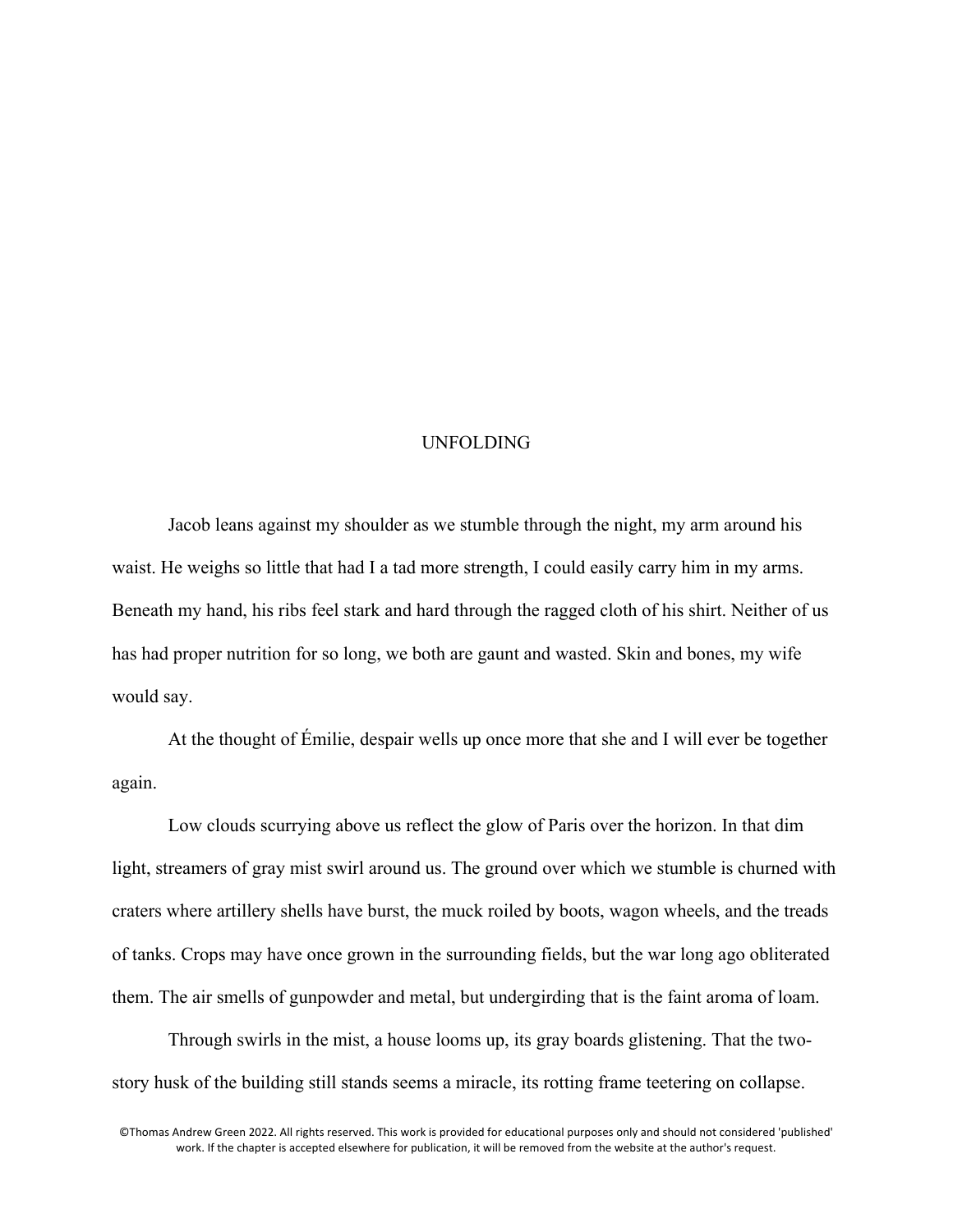We struggle onto the porch, fearing we may be shot at any moment. "Hallo?" I call. No answer comes.

I call out in French. "Antoine sent us." There is no Antoine; the name is the signal we were given.

From the glassless window comes a whisper. "Antoine is dead." The counter sign.

"No," I respond. "He lives with his Uncle Finney." Again, a nonexistent person, but part of the code.

In the gloom on the other side of the window frame, shadows move against a dark

background. Nothing more is visible. Twenty-five men may lurk there or five or one.

"Please," I say. "My friend is hurt."

A whispered consultation seems to take place between shades or it might only be the

wind. Finally, a barely heard question comes. "What is wrong with him?"

"He was shot in the leg."

Again the susurrus stirs. "No doctor is here. None for leagues. If he is wounded …"

"No," I say hastily. "He'll be all right. The bullet just grazed him. He'll be all right if he can rest for a little while."

Again another question: "Have you any food?"

"No," I say. "We hoped you would have some."

The length of the pause feeds my fear, and I begin to despair of even this slight refuge. At last, the voice, no louder than the rustle of leaves, tells us to come to the door.

We move along the porch, and I wince at each creak of the floorboards. The wooden door stands slightly ajar. Because my right arm supports Jacob, I push the door with my left hand. The hinges have had no oil in many a year, and a thin screech accompanies their swinging open. I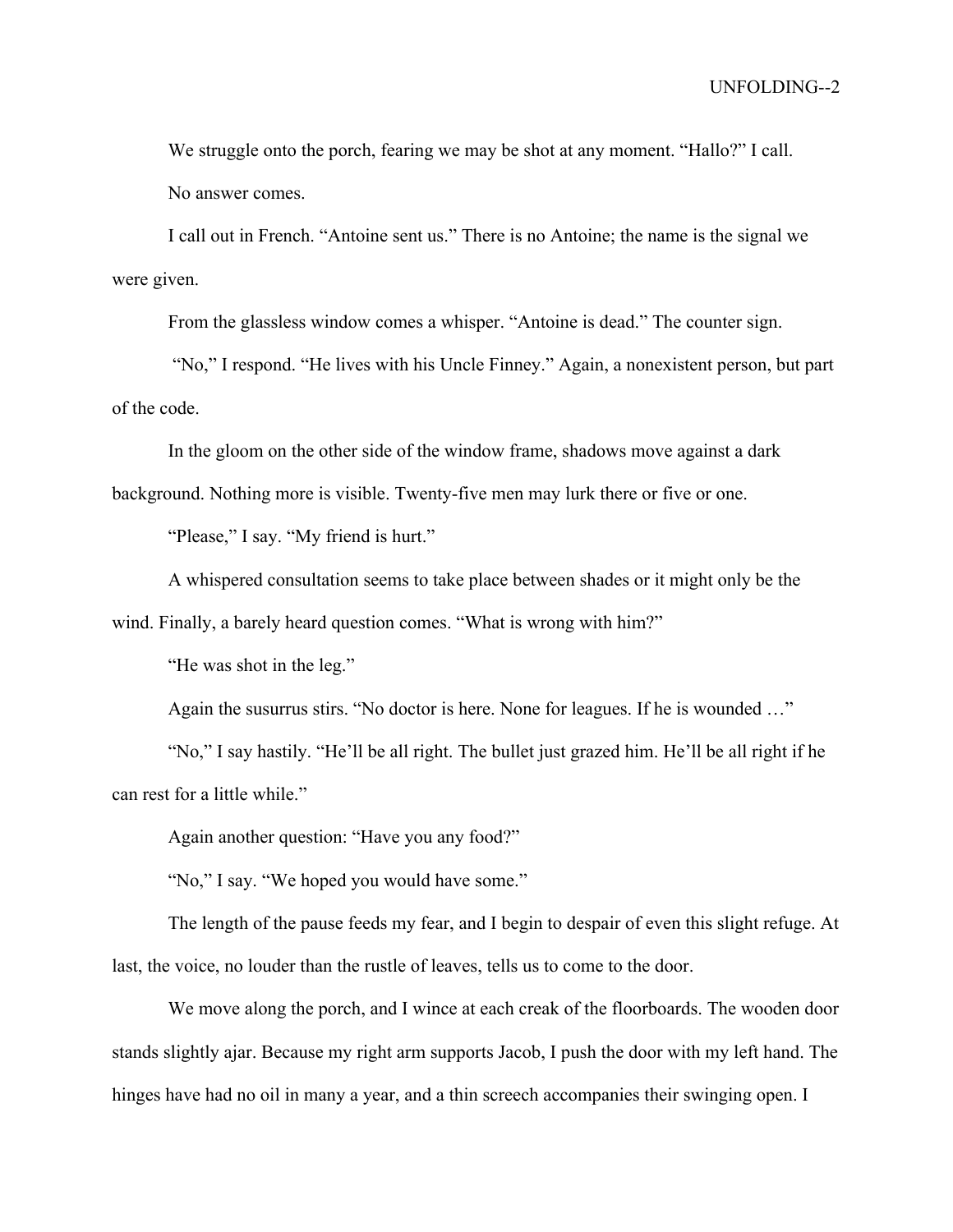wince and pray no soldiers are close enough to hear.

Through the doorway I see nothing but darkness. Jacob stiffens. I understand his wariness, but we can only trust those within not to betray what scant hope we have left. We shuffle inside.

"Far enough." The voice wheezes, slurred and raspy. We stop. The speaker asks, "Who are you?" using the second person plural to indicate the two of us.

It is not our names the interrogator wants; those are of little significance. None of us bear much resemblance to the people we used to be. The question he asks is a deeper one. In truth, the question concerns our value. What he really wants to know is why they should help us. In my despair, I hesitate, but Jacob answers, his voice weak and feeble. "We are teachers," he says. "Professors from the Sorbonne." His words sound pitiful. They have lost the clarion ring they once had in his classroom; they no longer have the strength that lifted them to the back rows of the auditorium.

The unseen speaker scoffs. "What did you teach that could possibly be of any value in this place forsaken by all that is good?"

Jacob's muscles tense. "We teach languages," he says.

"Languages?" The scoff lashes like a whip. "What is the use of language when our country is overrun by animals?"

I've seen Jacob's face, boyish and pliant, solidify to granite hardness when provoked. If confronted in the classroom by such a question of value, his back would straighten and his stance would square. Now he replies with a dim hint of that old fierceness. "Language separates us from those animals. It gives us culture and meaning and value."

A different voice with more command comes from the darkness. "The enemy has a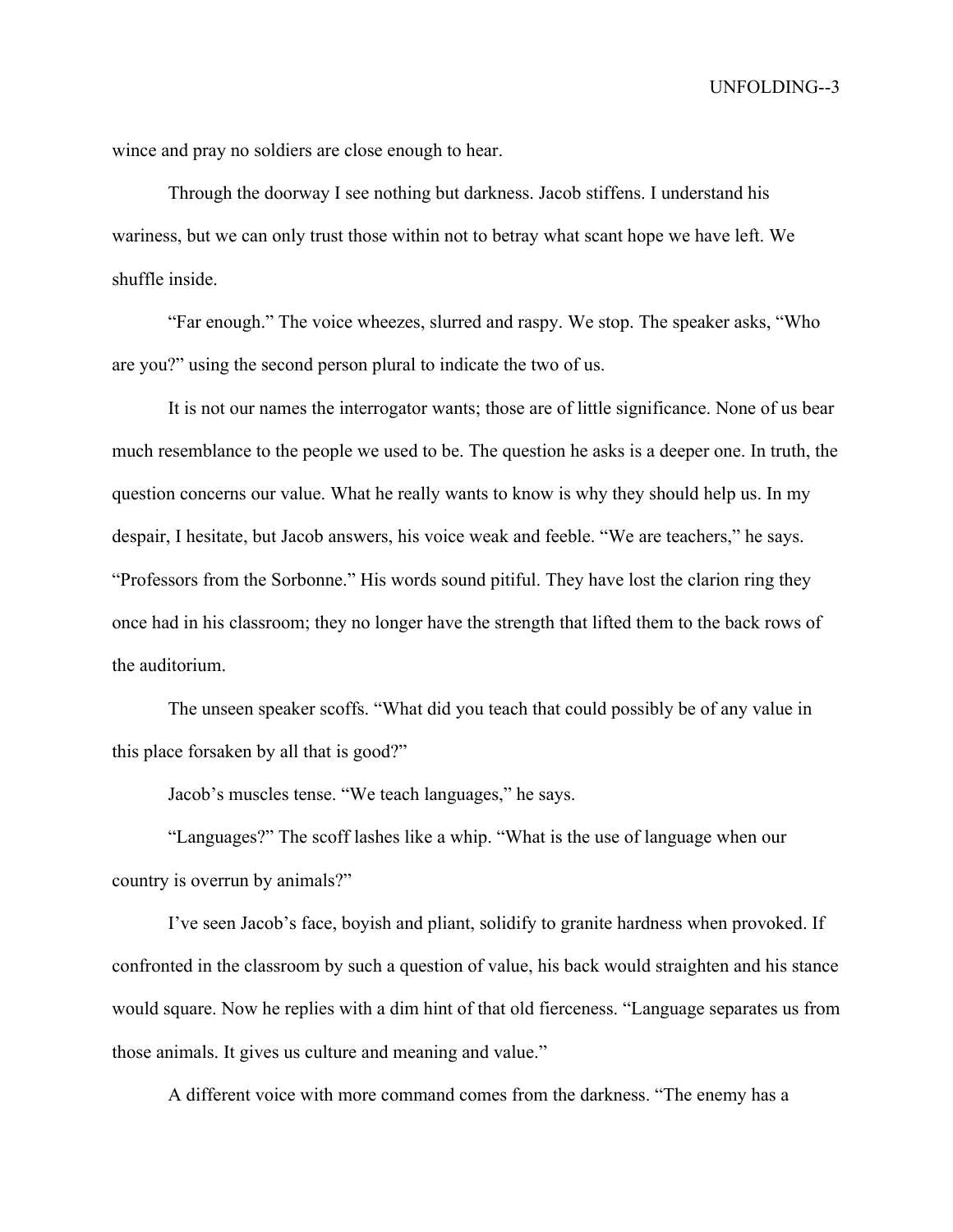language, too. And culture. Does that make them as valuable as we are? Does that excuse them for destroying our land? Burning our homes? Killing our children?"

"Of course not." Irritation colors Jacob's voice.

Our lives depend on placating our hosts. My friend's willfulness may lead us to grief.

As if realizing this himself, Jacob cools the fervor of his reply. "By speaking our language, we affirm our identity and repudiate theirs."

A shifting happens in the dark; a redistribution of weight disturbs the air. A feeling of agreement emanates from the gloom, almost as though someone has shuffled closer. If I believed in ghosts, I might say we seek refuge with hants, but what hunts us is worse.

The second voice continues. "We apologize for the rudeness. You must forgive us our caution. Anyone might be the enemy."

Jacob answers softly. "Of course."

"You are welcome here," the second voice tells us. "We can chance no light. We have no food or medicine. The courier is overdue, but if he comes, he will take you to the next post where they may be able to help you."

Footsteps move away from us. We follow, shuffling deeper into the house. The quality of the air changes in a subtle way from humid loam to dry plaster. The fetid breeze is replaced by stagnant air. Eventually the second voice says, "Rest here. Sleep if you can. Try not to dream."

I ease Jacob to the floor, his back to a wall, and I slide down beside him. Released of his slight weight, feeling safer than we have in weeks, my mind merges with the darkness, and I sleep instantly. No dreams come.

\*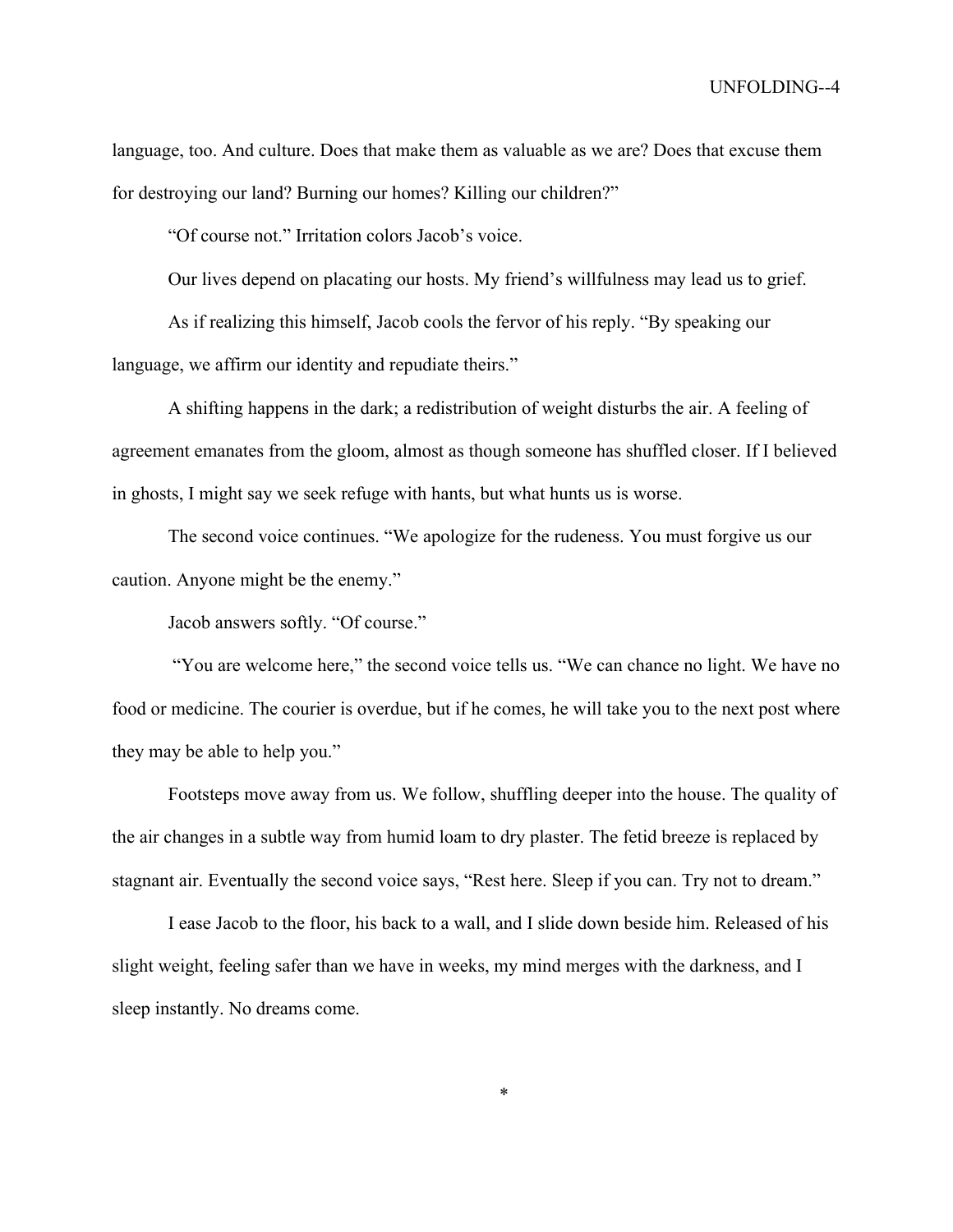My sleep always passes without dreams, but my wakefulness sags under the burden of memories. That my recollections are of sunny, happy days makes the present all the darker and more depressing. When the sound of my son's laughter bubbles in my mind, I realize I've fallen awake, and in the gloom of early morning, a feeble smile creeps onto my face. To smile feels repugnant in this house, with these men, and I hate the smile, but one takes solace where one may.

I look to Jacob beside me, but he sleeps, so I glance round the gradually lightening room. Against the wall opposite slumps a shade shaped like a man—one of our hosts I presume. Glints flicker in unseen eyes. He has been watching us sleep. I would like to say he has been watching over us through the night, but his attention had probably not been predicated on any feelings of comradery and brotherhood, but on fear of treachery and betrayal.

The color of his hair in the early morning light tends toward a chestnut brown, but the strands are dark with grime and grease as if he hasn't washed it in too long a time. The tam-o' shanter he affects may be an attempt to hide that fact, but, if so, it falls woefully short in its purpose. I say, "I would wish you a good morning, but I fear it will be a long time before any of us have another one of those."

His cantilevered smile tries to rise to a social level, but beneath the swoop of his bangs, his face, brown and weary, stays wary and cool. "Your French is good," he replies, "but it has a foreign tinge of ..." He ponders. "English. Are you British?"

"American."

He nods as if that should have been apparent. "Your friend is not, though."

"No," I say quickly.

Jacob doesn't snore softly so much as breathes loudly. His trust makes me feel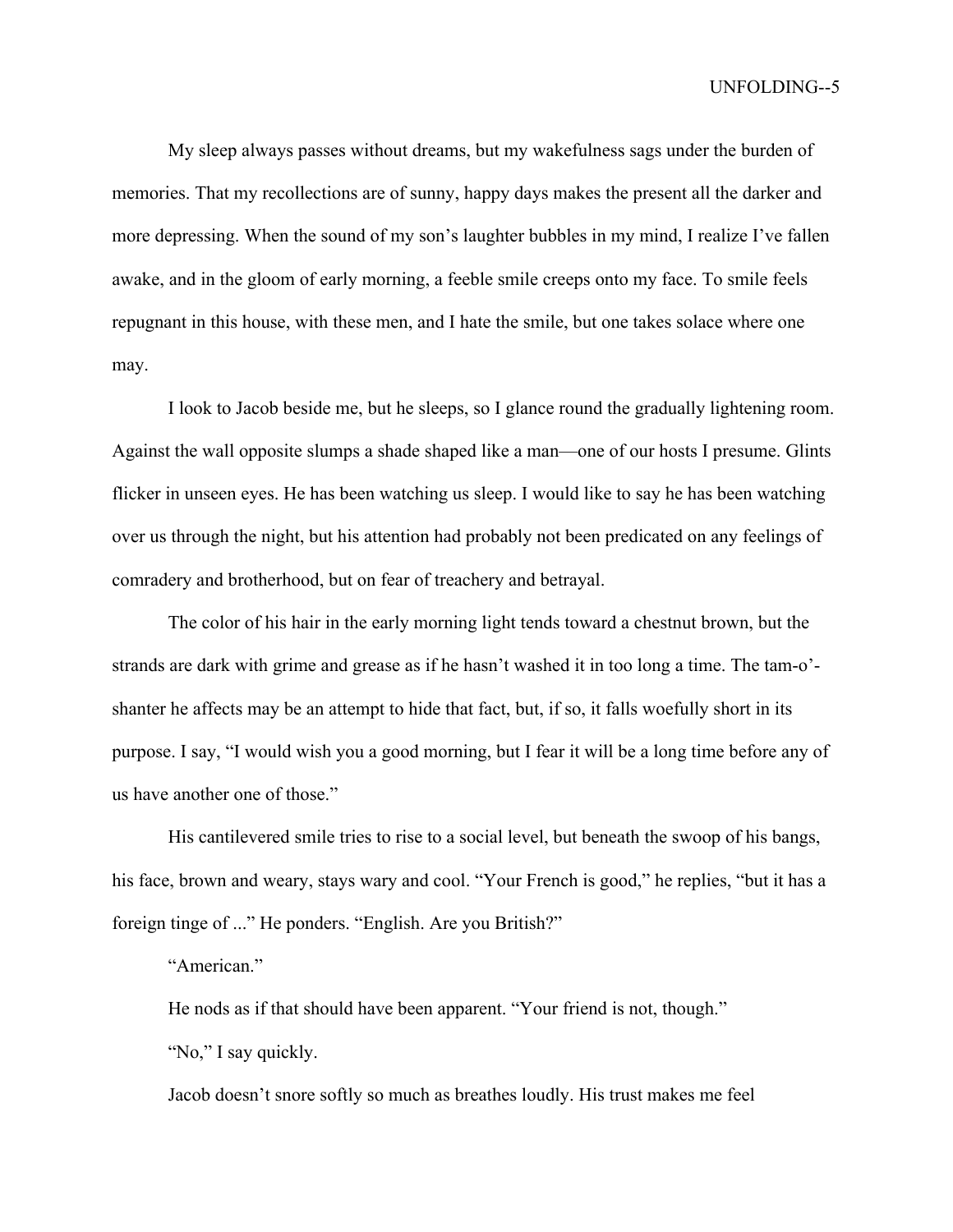despondent. Inadequate. How can I keep him safe in such a monstrous world?

"No," I repeat more slowly. "His family has lived in Paris for generations. They were among those taken in July. He alone escaped."

The shadow man cocks his head to one side. "He is a Jew."

A month after the Nazis attacked France, they marched into a Paris abandoned by President Lebrun and others who should have been defending her. Two years later—the middle of last month—Jews were rounded up and sent to camps at Drancy, Compiegne, and Beaune-la-Rolande. Plus many others. And, of course, to Auschwitz. Ever since then, Jacob and I have been scurrying from one hole to another. "We are both teachers at the Sorbonne." Nazis hate the intelligentsia almost as much as they hate the Jews. Double woe to those, like Jacob, who are both.

Our new companion—with whom I would break bread had either of us any—scratches his scraggily beard, and I immediately wonder if he has lice. "The Philistines," he says, "closed the Sorbonne after the student demonstrations."

I shrug. "Though I admire the students and their enthusiasm, I rue their overenthusiasm."

The morning light strengthens. The features of our friend have a hardness about them as if chiseled from rock instead of molded from flesh. Beneath the locks of his dark hair, pale skin seems stretched thin over brittle bone, pulled taut and dried, like glaze on pottery. His olive-drab jacket, torn and grimy, hangs loosely on his frame. His brown eyes are bloodshot and sag with fatigue. "What did you teach?" he asks.

He uses the singular pronoun, meaning what do I teach, but I shunt the question aside by replying for both of us. "Jacob," I say, then pause when I realize I have compromised my friend's anonymity. I decide to plunge ahead as if the slip means nothing of import. "Teaches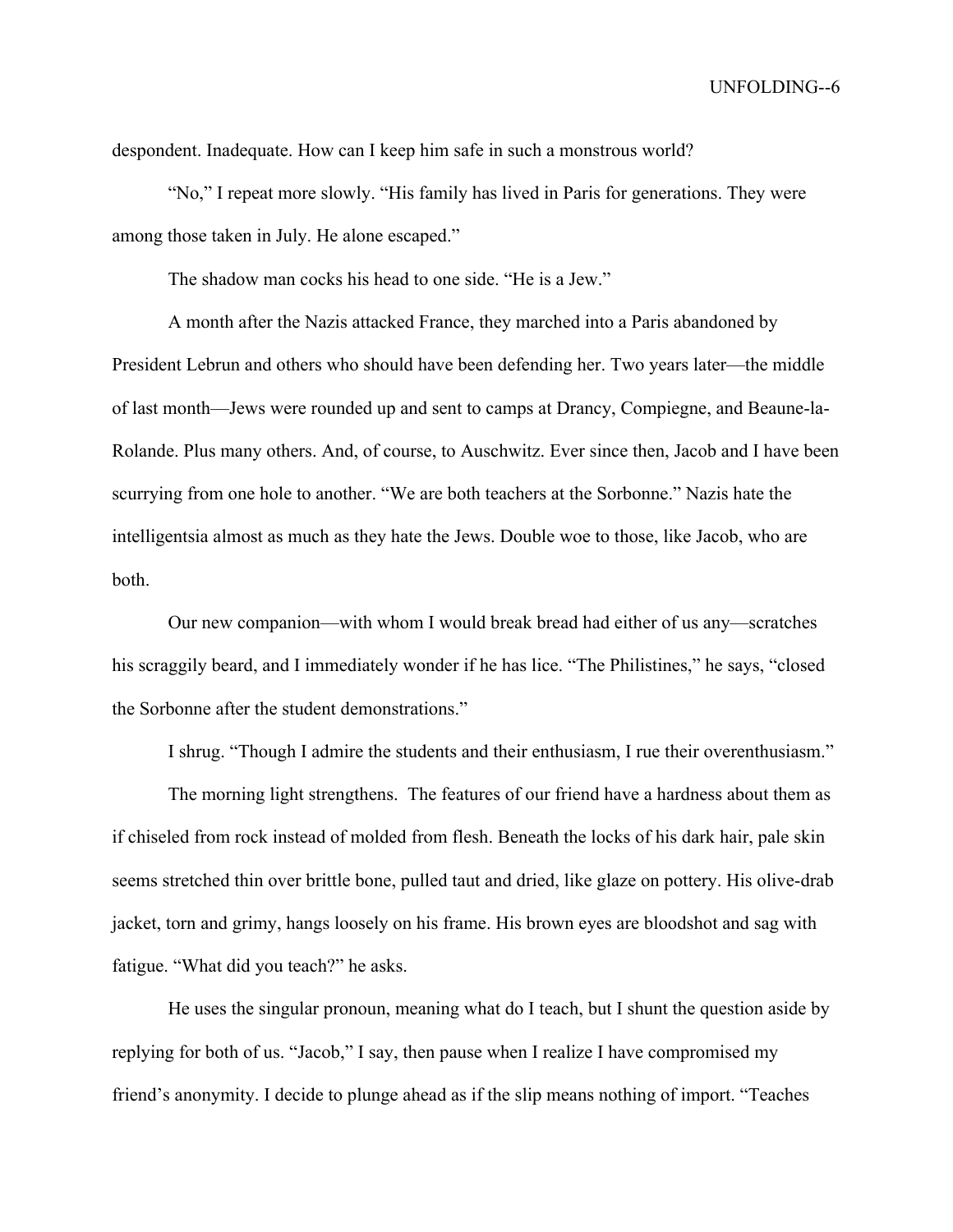Hebrew."

The man shifts. "I am Luc." He pulls from his shirt pocket the stub of a cigarette. "My associate says his name is Simone." From somewhere he produces a match which he scratches into a tiny flame and holds to the cigarette. After taking a puff, he stretches across the floor, holding out the butt to me.

My first impulse is fear that the smell could give away our position, but I take the cigarette, and suck on it greedily. What heaven! I breathe out a long stream of bliss. "I'm Jack." In my turn, I stretch across the floor, handing the cigarette back to Luc. The morning light shines on his grimy pants and tattered shirt. Beneath the sweet aroma of the cigarette, I smell his sour body, as he no doubt does mine.

A few moments pass. We share the smoke again. Eventually, Luc carefully tamps out the cigarette and restores the remnant to his pocket. He says, "So Jacob teaches Hebrew. What does Jack teach?"

I lean my head back against the wall and let my gaze wander up to the ceiling.

Luc says, "Jack hesitates to answer. Why?" When I say nothing, he goes on. "He would probably have no trouble admitting he teaches English, so it must be something else, something he feels uncomfortable sharing. What could that be? Does he teach ..." He pauses. "German?"

I draw up my right knee and lean my cheek against it. "My father is from Germany." To say those words makes my heart race. "He met my mother in Lyon. They married and he took her to Berlin where he taught mathematics. She applied to teach French at the university. After the Great War, they moved to the United States where I was born. After earning my teaching degree, I wanted to see the world. I wanted adventure, so I moved to Paris. A friend of my mother's secured a position for me at the Sorbonne. There I met the most wonderful woman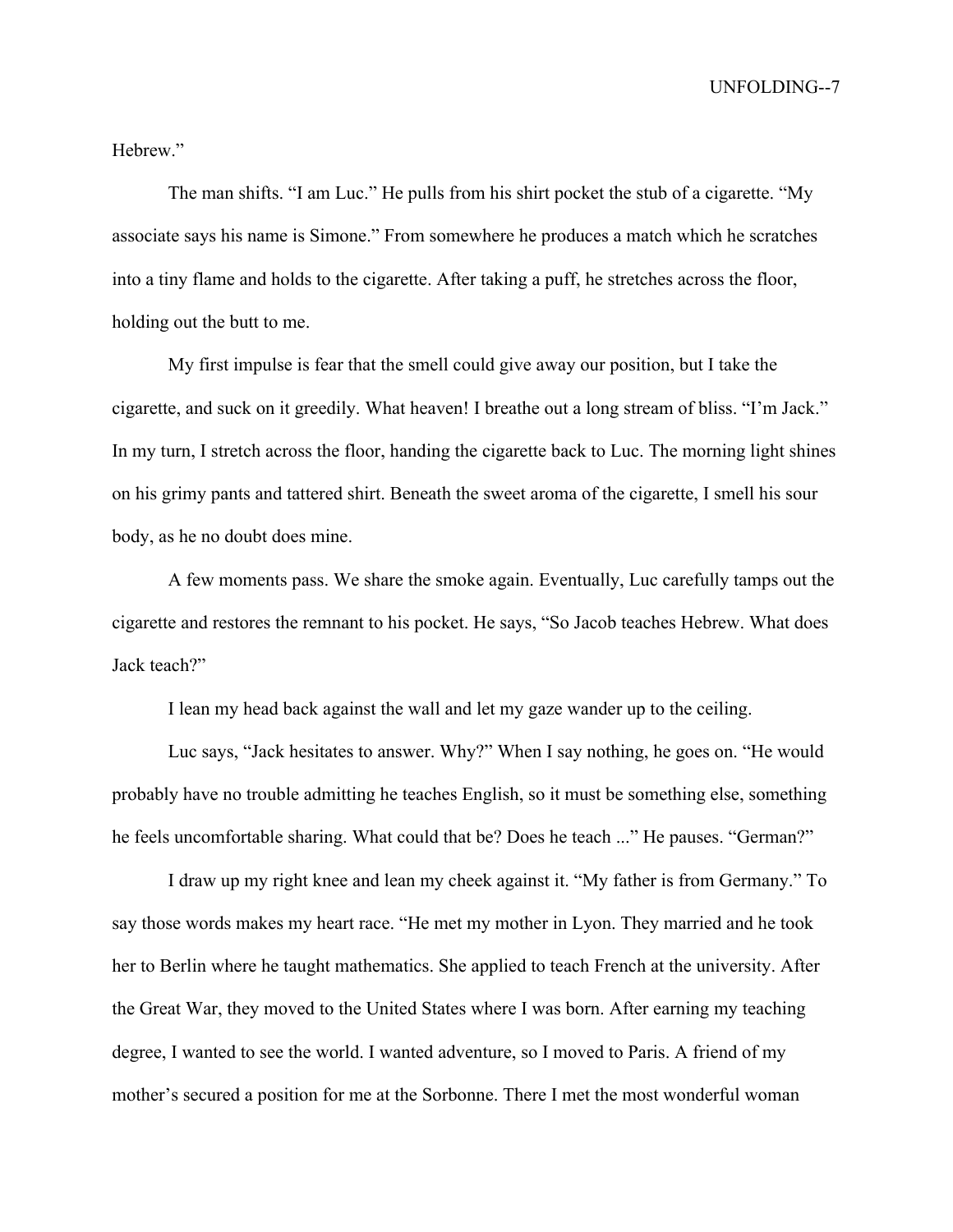alive. We married and had a son. At the start of the Phony War, my father realized things were going to get much worse, and he insisted I bring my family back to America." My throat catches and we sit quietly for several heartbeats. "Instead," I say when I can go on, "I sent them on ahead, but stayed behind, planning to join them later. Unfortunately, things developed more quickly than any of us anticipated." I turn my head to look at my friend sleeping in the shadows. "Jacob and I had known each other since I first moved to France, and after things turned for the worse, I couldn't abandon him."

"And now the two of you hope to rejoin your family."

I shrug. "Hope is a baited word, drawing us away from reality."

"Cynicism is worse. It offers nothing in hope's place."

If I were to agree with him, any tattered impulse of civilization I have left would be rendered meaningless. "The word 'cynic'," I say, "comes from the Greek kynikos which means doglike. It was a nickname of the Greek philosopher Diogenes, a pun alluding to the gymnasium where he taught—the Kynosarges, named after the white dog that was companion to Herakles, to whom the school was sacred."

An expression more like a smirk than a smile crawls across Luc's face. "And that is relevant to our current situation how?"

It isn't so much the question itself as his attitude that rankles. His attempt to assign an empirical value to knowledge makes my teeth grind. "Truth has worth over and above mere circumstance."

"But that story is a myth, not truth."

"Myths are truth," I counter. "Truer than knowledge because where knowledge is tied to the specific, myths range over the universal."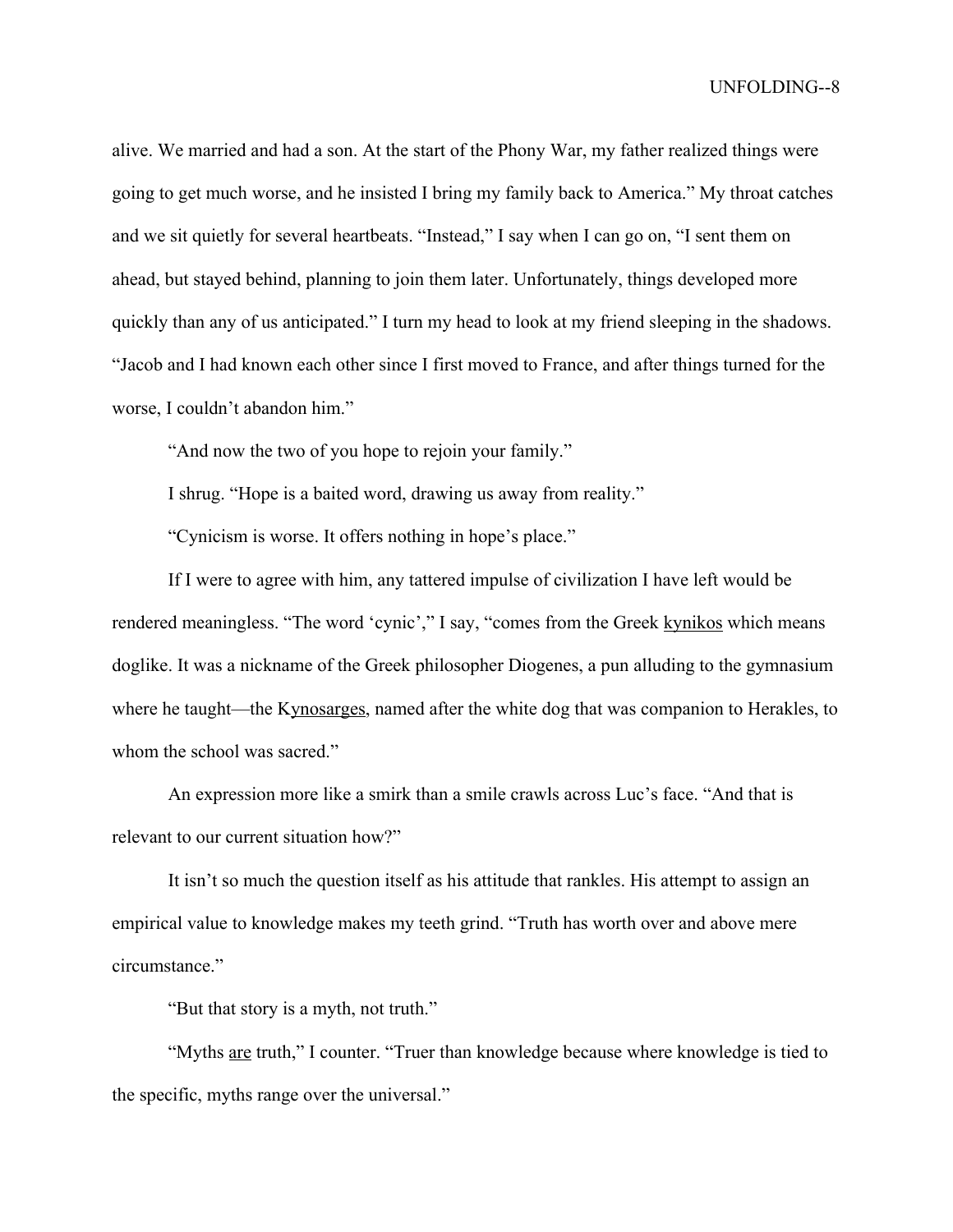"Would our friend Jacob agree that the myth of Aryan superiority is a universal truth?"

Luc's sophistication surprises me. Still, he errs. "You mistake a lie for a myth," I tell him. "Propaganda is manipulation, not erudition."

The shadows masking his face lengthen and expand, then fall together again, darkening around his eyes. He draws breath, but before he can speak, Simone slides around the jamb of the door, himself as much a shade as a man. Patchy growths of beard spring up with no particular order over his cheeks and chin. He glares at me, and at Jacob, then bends to whisper in Luc's ear. Luc sits upright; his slouching posture snaps into hard lines. More whispers pass between the two Frenchmen, then Luc turns to us again.

"Soldiers are heading toward the house." His voice again is low; he has learned to speak quietly at times such as this. "They are coming across the fields. Coming here. Needless to say, they are enemy soldiers." From a holster on his belt he pulls a pistol, a Luger.

"A weapon of the enemy." My tone, though whispered, conveys my disapproval.

Luc puts on a sardonic smile. "Taken from a dead man. I like the idea of killing Nazis with their own weapon. It seems poetic somehow."

The thought that he could hold off a squad of soldiers with only a pistol strikes me as too farfetched even for a zealot like him. He must have some sort of plan. "What will we do?" I ask.

"It is too late for us to get away." He hefts the gun, checks its ammunition. "We have a hidden place here in the house. Wake your friend, but make sure he makes no noise."

I lay my hand over Jacob's mouth so he won't cry out. The stubble on his chin feels rough as sandpaper. "Jacob," I murmur.

His eyes snap open, then narrow.

"The enemy is coming," I say. "We must hide."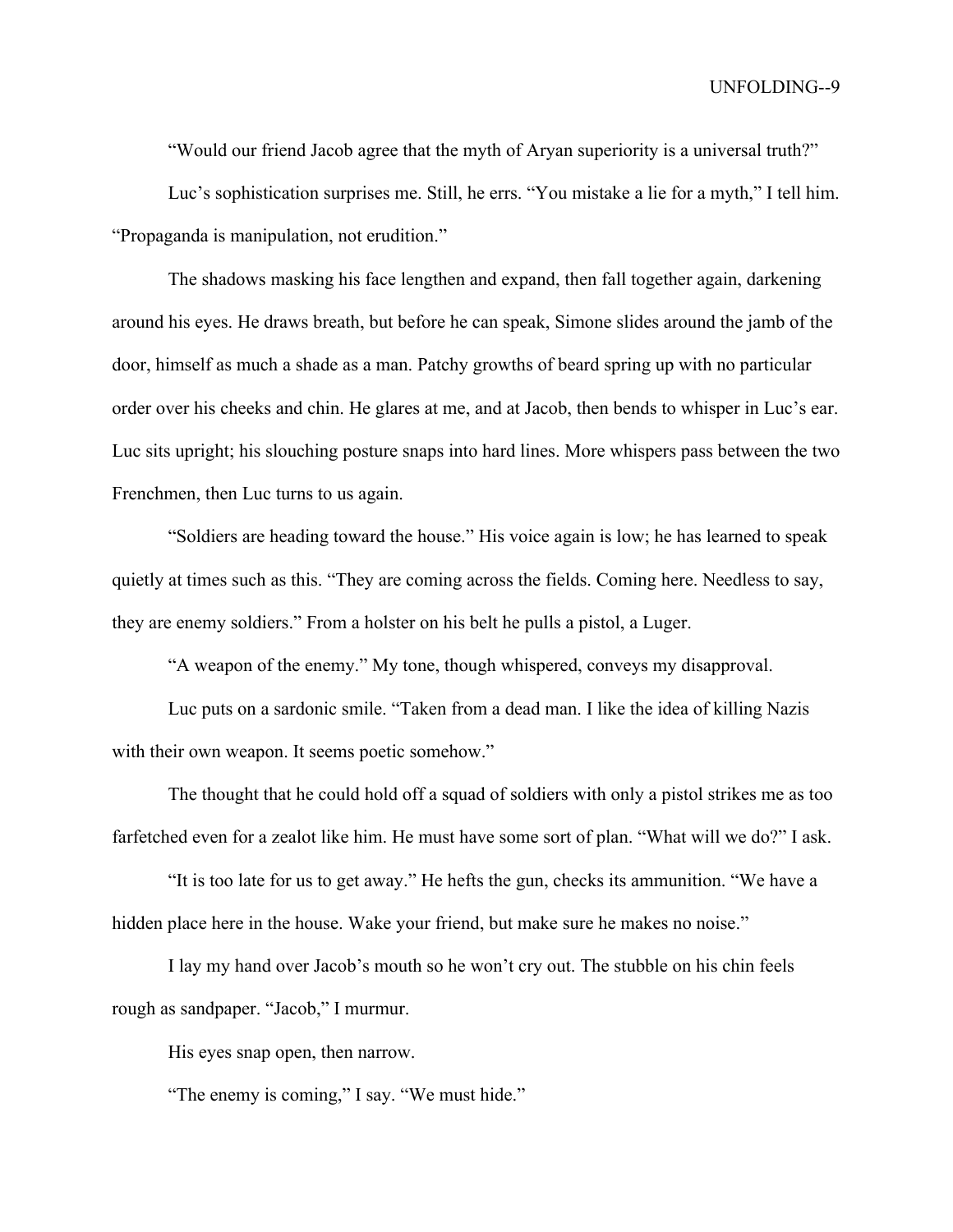His pupils focus on me, and he nods. I pull back my hand.

Luc tells us, "Follow me," and he slips away, glancing constantly over his shoulder. He doesn't look at us, though. He looks through us, beyond us, to see if someone, if some thing is coming behind us.

In a small room in the back of the house, Luc squats next to an ordinary plank in the middle of the floor. Lifting it, he reveals a cavity beneath. He nods his head sharply, and Jacob lowers himself through the opening. I follow my friend, expecting little more than a chamber where the four of us can crouch. The space, though, is much smaller than even that. With barely enough room for us to lie flat on the earth beneath the floor, our noses almost graze the undersides of the boards themselves. The wood gives off the pungent scent of age. In the damp and mold, I smell years and lifetimes.

Simone comes after me; Luc is the last to slip in, and he pulls the loose board back into place, twisting a swivel to hold it securely. In the darkness, we all lie as still and unmoving as the dead—our lives depend on it.

For several minutes we lie here, the ancient house creaking above us while the scent of loam rises from the earth beneath us. I become aware of another smell. It is the smell my son made often during his first year of life, the smell of feces and urine. By turning my head from one side to the other, I determine the odor comes from Simone. He has soiled himself.

I know better than to complain. Under the circumstances, it is the least of our concerns. It is not important; it makes no difference. Depending on how long we must stay hidden, any or all of us might have to resort to the same indignity.

It may be that Simone's embarrassment goads him into speaking. Or he may hope to distract us, to take our minds off the smell. Or maybe his memories have become too heavy for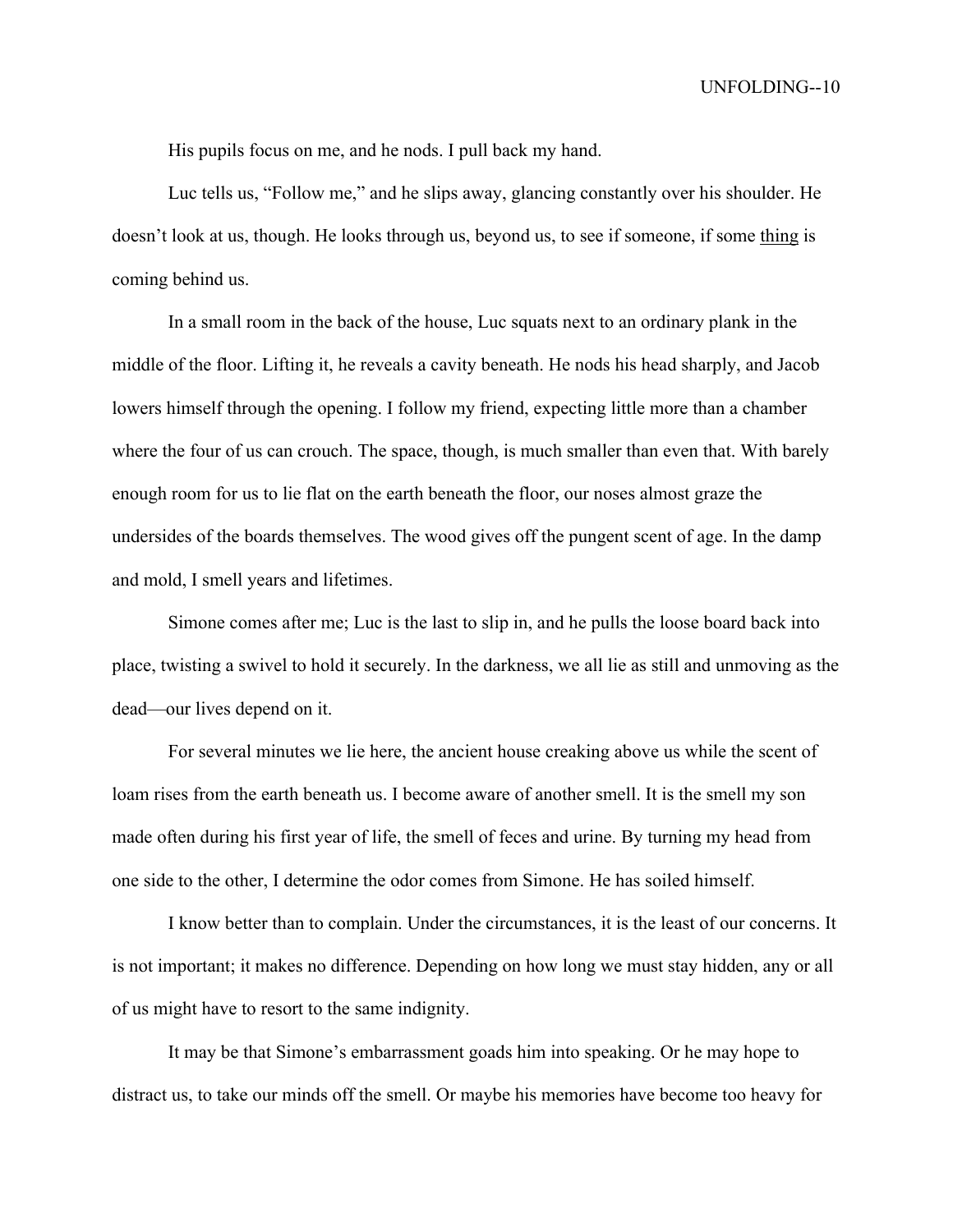him to bear alone. For some reason no one but he knows, he whispers, "My wife had a wooden foot."

From the other side of him, Luc says, "Shh." His reprimand is gentle, in no way scolding or rebuking.

For several minutes, Simone says nothing else, but then his whisper comes again. "Not just her foot. Half her leg. From the knee down. Her left leg."

Through the structure of the house I feel a thud as the front door slams open, and boots stomp inside. I turn my head toward Jacob, but can see nothing in the darkness.

"Every morning," Simone murmurs, "she would strap on her leg with bands of leather." This time Luc's whisper is harsh, his French sibilant. "Be quiet!"

"She wasn't beautiful." Simone's low voice sounds strained in that cramped space. "At least not to look at, but her hands moved with grace, and her laughter could have charmed lions."

I scowl in his direction, willing him to silence. In the darkness, though, he can't see my frown, and my fear, strong as it is, cannot quash his sorrow.

"I could never believe she cared for me," he goes on. I imagine his soft words rising like smoke through the cracks between the floorboards over our heads, alerting those who stalk us. "But she did. She did love me. And I need her like shadows need light. Without her, I simply don't exist."

I had heard of a mother smothering her own baby to keep its cries from revealing the family, and I consider trying to find Pierre's throat.

Before I can move, though, Luc murmurs, "That's all behind you now. Forget the past. We're living in the present, and you must hush."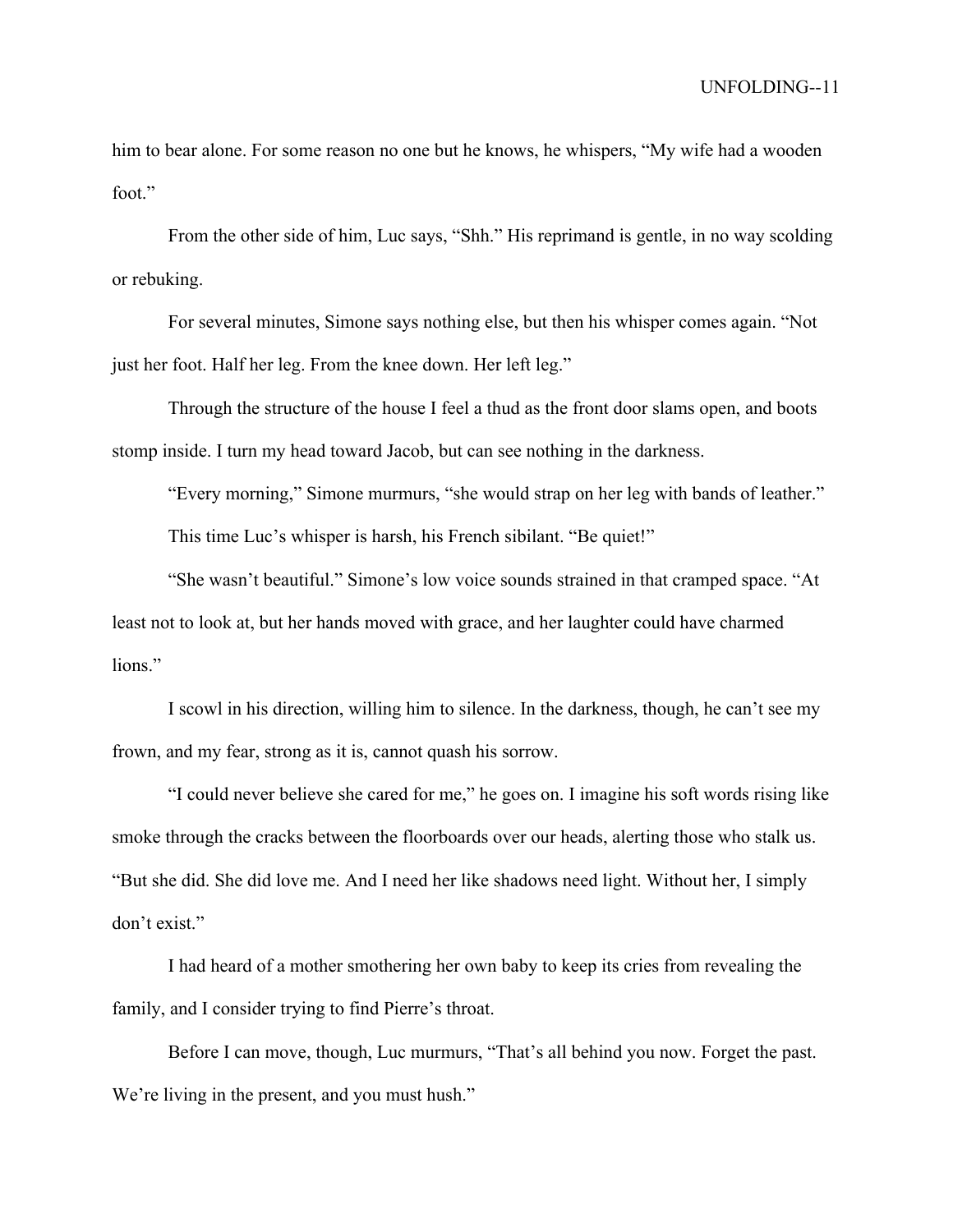In the room above us, the door opens, and a pair of hard-soled boots strides across the floor. The death knell of their tread passes directly over our hiding place, and we all hold our breaths. Even Simone. The boots pause, then turn and leave the room. The door closes.

Simone immediately starts again. "I don't want to live in the present," he says in answer to Luc. "If I can't be with her, then I don't want to be at all."

"But we do," I hiss. "So shut up."

On the other side of me, Jacob speaks softly. "The wind," he says, "is neither hot nor cold. It only has a certain amount of energy to it. But me, I'm cold." I feel him shiver violently. "So what does that tell us about the universe?" He pauses, then answers his question himself. "It tells us that only human beings bring value to the world." His voice sinks even lower. "Without us there is no hot or cold, no good or evil. No past. No future."

"Jacob," I say. "Please. Be quiet."

"Our brains," he goes on, "create language, and language creates the world. Vayomer Elohim. And God is saying. And it becomes so."

Luc whispers, "No good god would create such monsters."

"The brain,'" says Jacob, "structures and organizes experience which gives us right and wrong, language and time, truth and beauty, none of which exist independently."

What Jacob is saying, he and I often discussed as we ate quiet lunches beneath the trees shading the Medici Fountain back when days had been sunny. Back then, Jacob would say there is no past—only memory. There is no future—only anticipation. Only now is.

There is no travel through time from present to future. There is no future. There is no past. Only the unfolding kaleidoscope of now. An infinite number of causes combine to produce this singular array of effects, and we sit at the center of the maelstrom, picking and choosing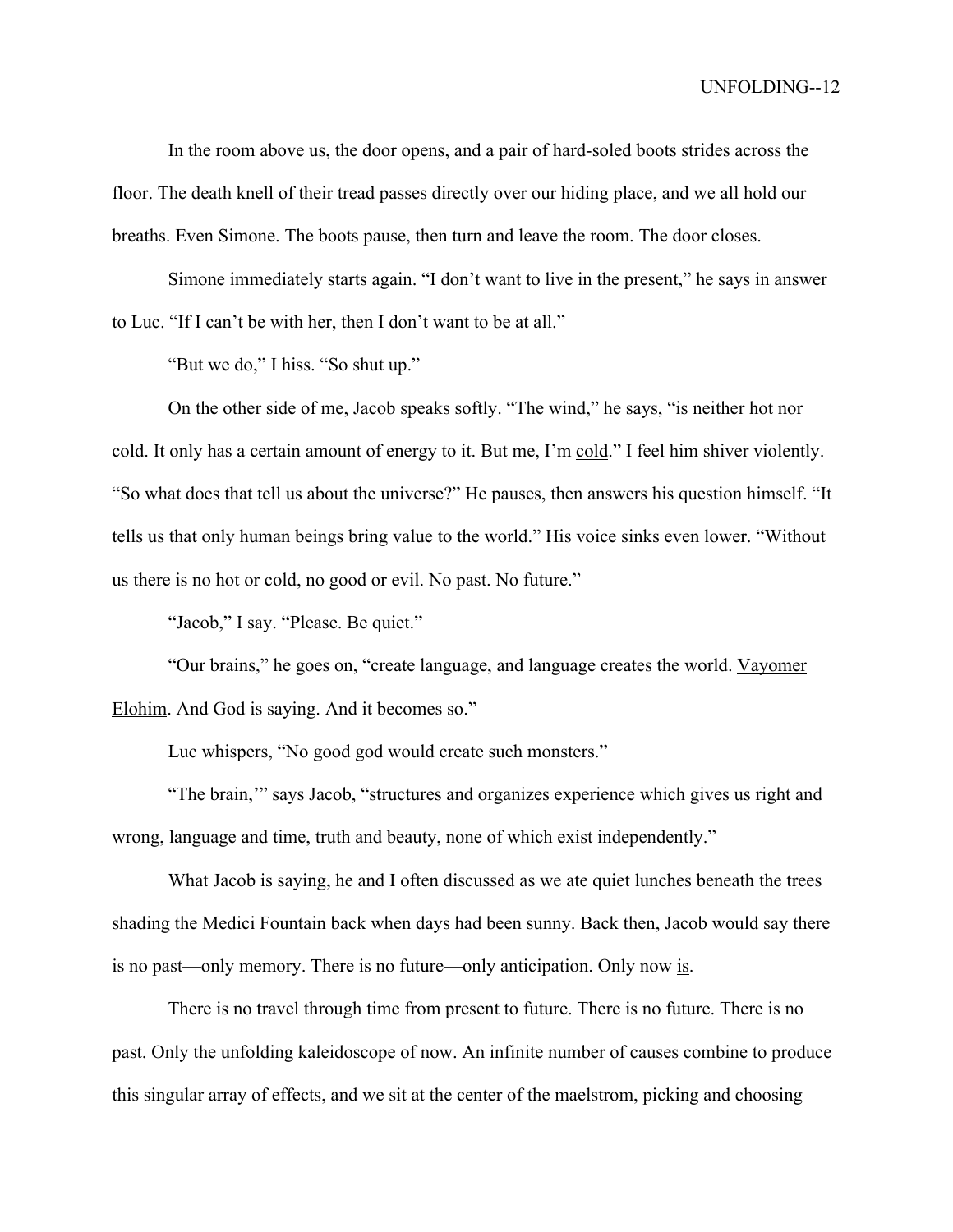which pieces we will use to build our own, individual worlds. Around us the World is endlessly changing, infinitely beautiful.

This is what he said on those bright days when light filled the world.

More boots return. They stop directly above us.

"Here," says a voice in German, harsh and guttural, the language of my father. "It sounds differently here than over there." A boot stomps the floor over our faces. "There is a space under here. Maybe this is where they hid their valuables." A knuckle raps on the boards above us. "Or maybe this is where the stink of their fear rises from." The voice chuckles. "Bring pry bars. Get axes. Let us see what hides beneath our feet. Let us bring light to dark places."

And they begin to pry apart the planking above us.

\*\*

Five years ago, when I first arrived in Paris during the hazy-with-heat summer of 1935, I searched out the boarding house owned and run by my mother's friend, Madame Archambeau. They had known each other from childhood, and whenever Mother told stories about their exploits together, she could never keep her face serious or her tone even. That was the quality of their friendship: that taffy-pull of smiles and laughter, those unending, not to be denied grins. I had met Mme Archambeau only a couple of times, but her spirit had colored all of our visits to Paris. Now, when the door of her apartment opened to my knock, my being greeted by such a tall, jovial lady in a black evening sheath brought back a cascade of memories.

Where my mother's unfettered brown hair was streaked with gray, Mme Archambeau's towering bouffant blazed a furious red, making me think of a Brooklyn tenement on fire. It was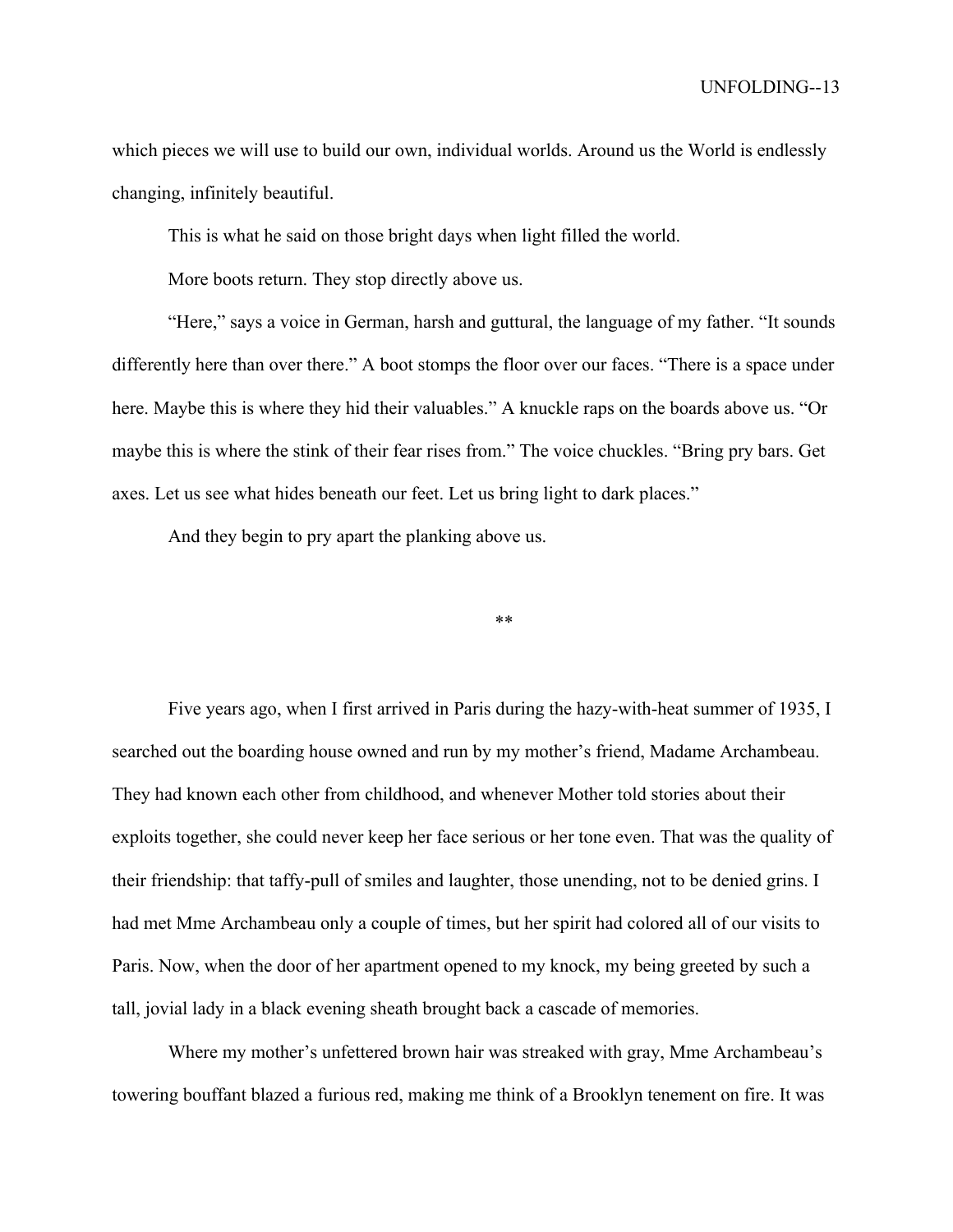late—bells in steeples all across the city were tolling eleven—but Mme Archambeau took my face in her hands. "You have your mother's eyes," she said. The throaty bass of her voice rolled in waves mellow and husky. I had shaved that morning, but the day's accumulation of stubble on my chin and cheeks embarrassed me. She said nothing about my scruff, but took my arm and pulled me into her flat.

"I've put you in number 5." From the end table beside the door, she picked up a large key with a handle of baroque swirls and handed it to me. "The room is small, but comfortable, and should suit a young bachelor adequately. One meal is served every day in the dining room punctually at six in the evening. If you are late, it is assumed that you will be eating elsewhere. The board is taken up at exactly six thirty. Cigarettes and conversation may follow in the parlor till nine."

The tiniest bit of a smirk was all I allowed myself. "Nine on the dot, I assume."

She brushed some speck of fluff from my jacket. "It appears we understand each other perfectly." Her modest smile petite, her French flowed with grace and charm.

The colors of her room were demure, the furnishings of old wood rich with the aroma of age and respectability. The simple design of the wallpaper had a few repeating swirls with occasional leaves and honeysuckle blooms. Next to one wall stood an upright piano, a huge birdcage beside it. In the cage sat the largest parrot I had ever seen. The ferocity of its stare and the size of its beak filled me with an ominous foreboding, and I promised myself never to be caught alone with the creature.

My hostess gestured toward her couch, a loveseat with a high back, topped with ornate designs, and crowded with pillows. We sat, the seat low and close, our knees almost touching. A coffee table with lacy ornamentation matching the sofa held a porcelain teapot and accessories.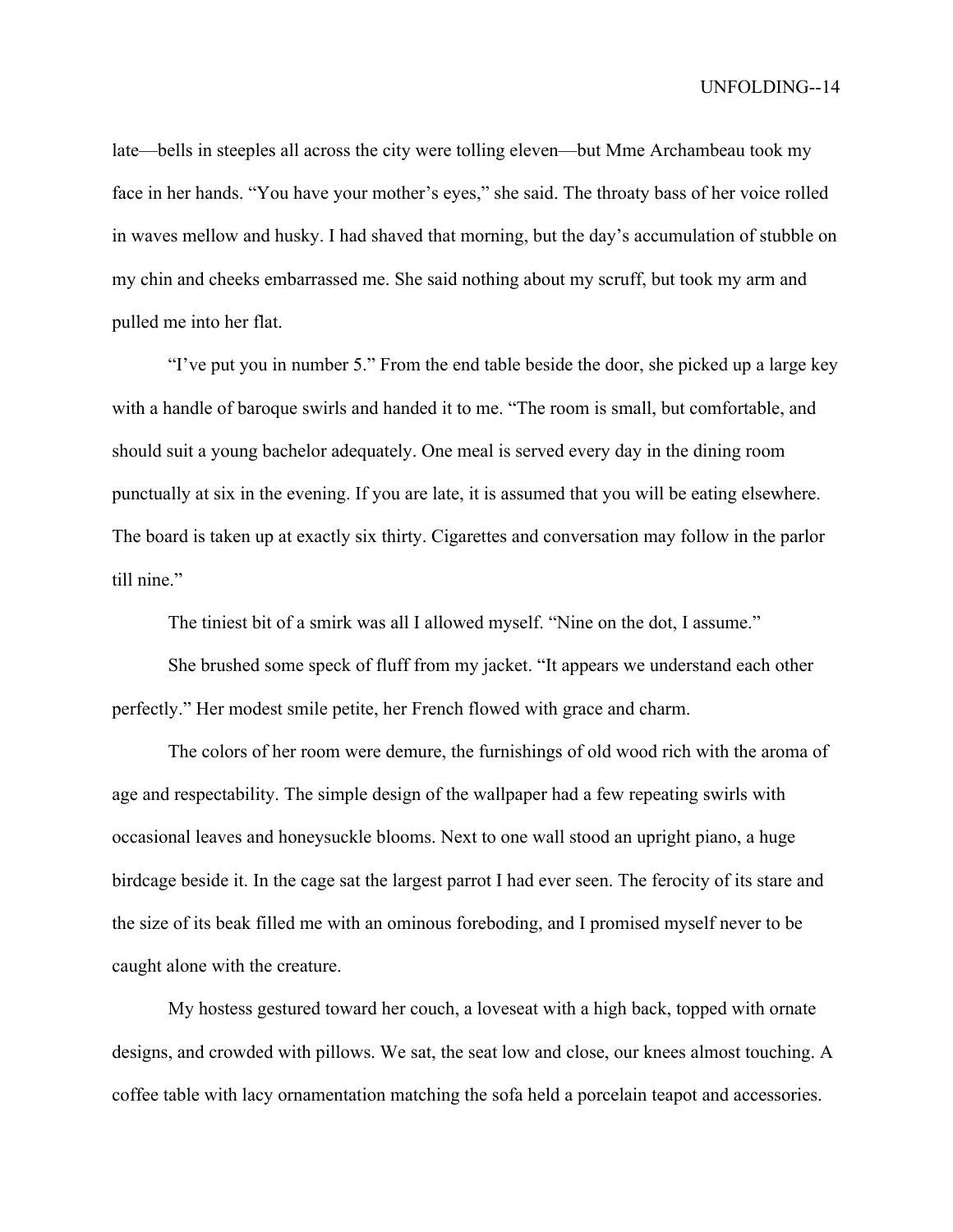She poured a cup and handed it to me. Hers she filled also and, using a pair of small, silver tongs, placed a single cube of sugar in hers with delicacy and precision.

"And how," she asked, "is your mother?" She sipped her tea.

We spoke of the family for a while, then of the differences between America and France, their food, their people, and their landscapes. I managed to stifle a yawn, but on the second one, Mme Archambeau smiled. "If you like," she said, "we can continue our chat later. Now I can show you your rooms."

I nodded. "If you don't mind."

She led me back to the hallway. Disdaining the bannister of the venerable staircase, she moved with a stately air that had little to do with the youngster of the stories I had always heard. I said, "Mother remembers your days together fondly."

Mme Archambeau paused with one foot on one step, the other on the lower, looking up to the top of the stairs. "Memory," she said, "like copper, tends to acquire a patina of verdigris with age. And we all know." She looked back over her shoulder. "Verdigris is poisonous." She turned away again.

Having no idea how to answer such a statement, I said nothing.

We reached the second floor. The stair decanted in the middle of a hallway. To the left stood two doors and to the right stood two more. Mme Archambeau led me to the last door on the left and inserted the key. "Your comings and goings," said she, "are your own concern." The door opened silently on well-oiled hinges. "Your stayings, however, fall under the jurisdiction of the house." She again looked over her shoulder at me, one of her delicately penciled eyebrows arching, making sure I understood her meaning. When I accepted her conditions with a nod, she led me into the room.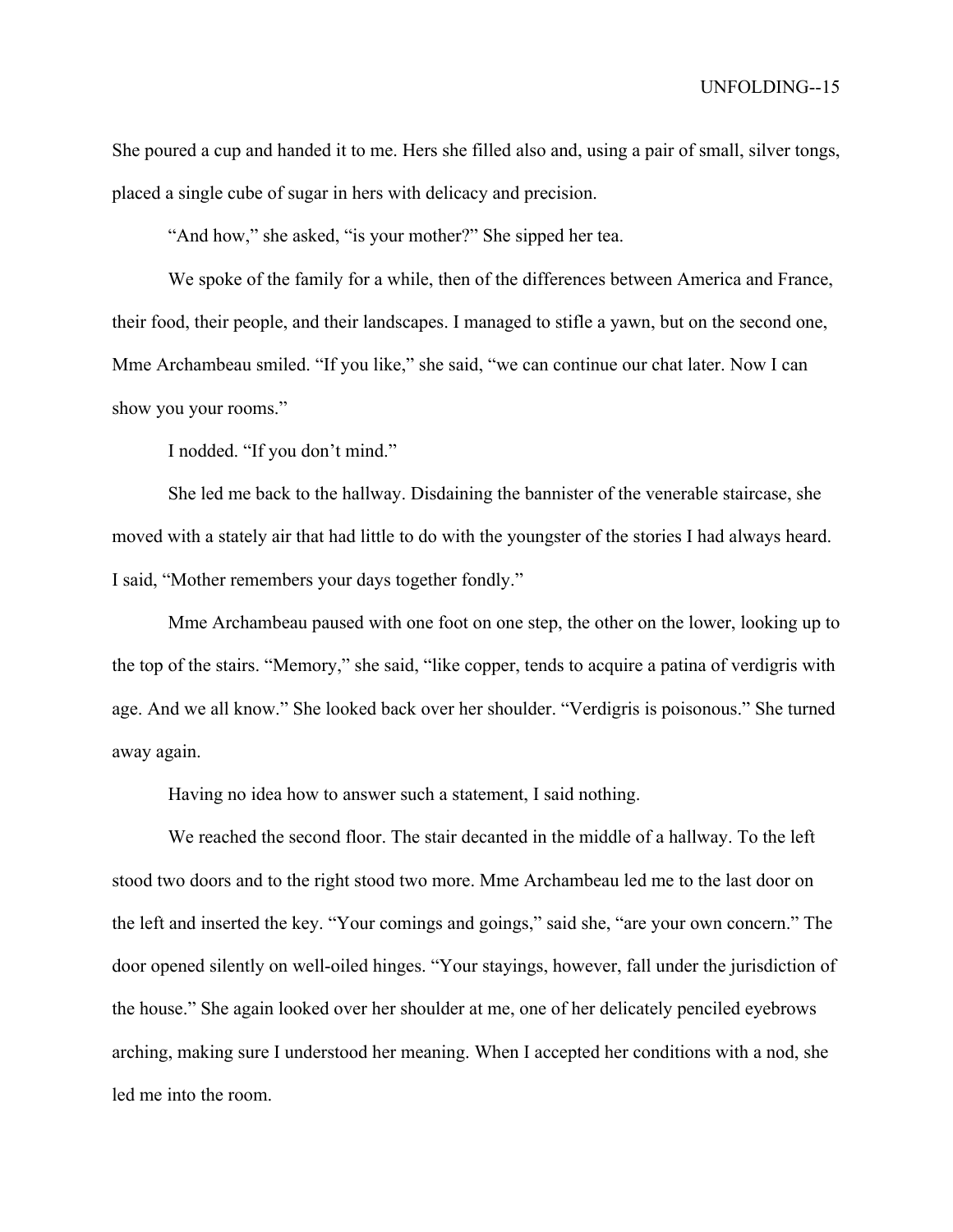"First rule: no ladies of the evening."

She flipped a switch on the wall, and an elaborate fixture of electric lights depending from the ceiling flared overhead. Most of the floor space was taken up by a double bed with an ornate oak headboard. The bed was covered with a quilt of elaborate pattern.

"Friends may stay overnight, providing they are quiet and present themselves respectfully in the common areas." The emphasis she gave to the word copines left no question as to exactly what kind of friends she meant. "I don't appreciate fraternizing with the opposite gender, but it will happen regardless of rules, and I would rather it take place without juvenile twitters and scurrying in the wee hours."

A single window with a set of lacy drapes looked out onto the brick wall of the neighboring house.

"Second: no smoking in your room. Too many fine old homes have burnt to the ground because of careless habits."

On a stand to the right of the door sat a porcelain basin and beside it a water pitcher handpainted with marigolds.

"Third: discussions of religion and politics are considered to be in very poor taste, even in the parlor late at night. Fisticuffs have been known to break out over careless words."

A chest of drawers stood in the center of the wall on the opposite side of the door.

"Fourth: no pets. No dogs. No cats. No hamsters."

A thought came to me and I couldn't resist uttering it. "How about a lemur?"

Her eyes narrowed slightly. "I don't know what a lemur is, but I dare say no."

"Not to worry," I assured her. "No lemurs here."

The steadiness of her gaze assured me her interest had not been aroused in the slightest.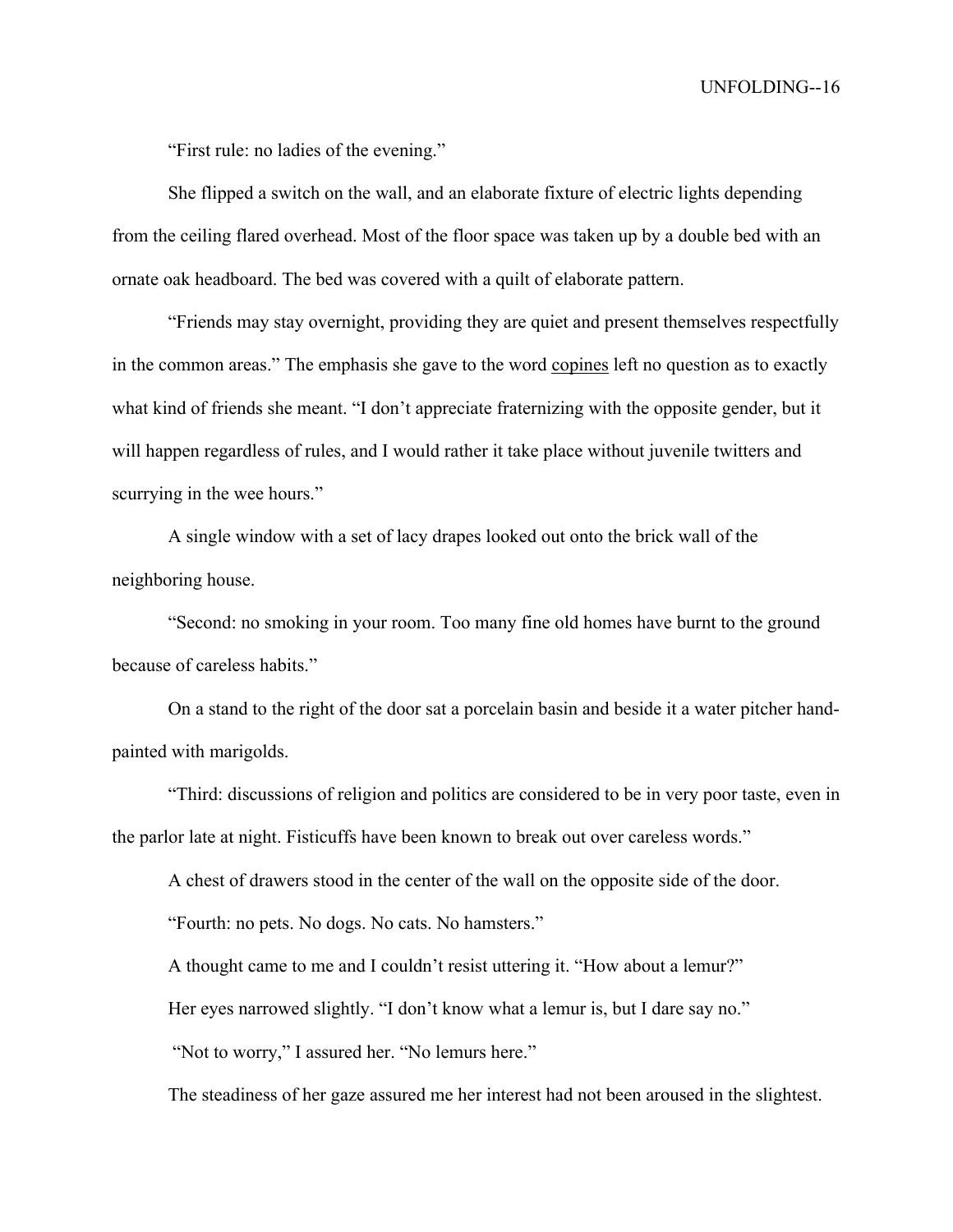"The communal bathroom," she said, "is at the end of the hall. Tidiness is assumed. Everyone is held accountable."

I cleared my throat. "Of course."

"You'll have to excuse my bluntness, but I've found that young men sometimes assume a certain cavalier attitude in their physical hygiene and social deportment." Again the eyebrow arched.

I almost gave a slight bow, but realized that might be going too far, so I merely nodded. "I understand."

"You expect your luggage to arrive soon?"

The suitcase in my hand I hefted. "I prefer to travel light. This is all I brought. A couple of changes of casual clothes. Now that I'm here, I plan on buying suits and other necessities."

"Very good." She opened the door of the closet. "Here you may hang your things. Let the wrinkles fall out as much as they will. I have an iron and ironing board if you wish to borrow them in the morning."

I nodded. "Yes," I said. "I would appreciate that."

"Then I will leave you to get as much rest as you can." She touched my shoulder in a gesture I found authentic and comforting. "It's good to see what a fine young man you have become. The friendship of your mother is one of my greatest treasures."

The ease with which she skirted the issue of her earlier comment alluding to the poison of memories gave me pause, but I said only, "I look forward to living here. When will I meet my fellow residents?"

She moved toward the open door. "Tonight. At dinner." A look of thoughtfulness flickered around her eyes and settled on her mouth, pursing her lips. There was something more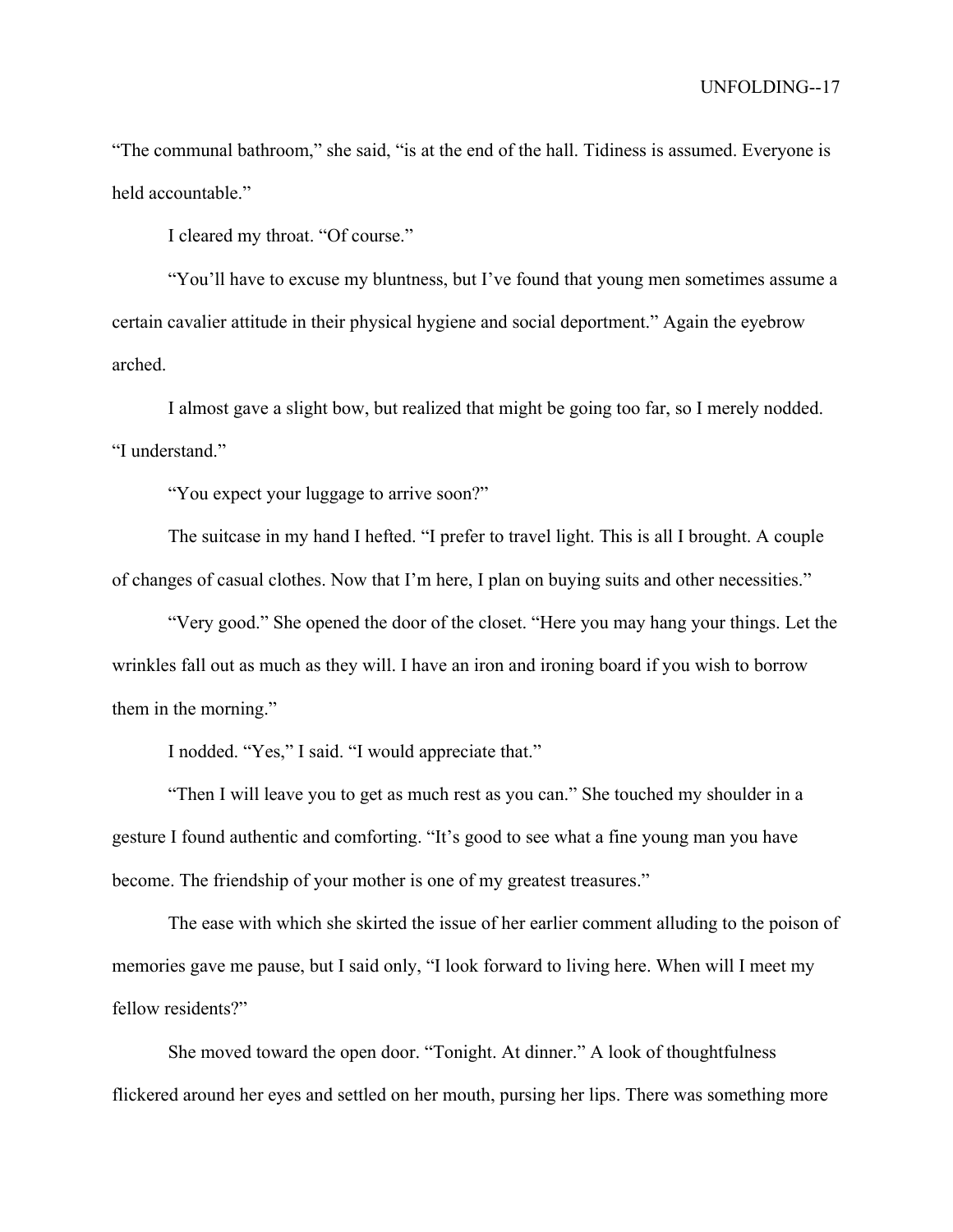she wanted to say even though she conveyed the impression that she would rather say nothing at all. "The boy in the room across the hall teaches at the Sorbonne, also."

Though the term 'boy' rankled, I manfully ignored it. "Oh? Do you know what subject?"

She hesitated. "Hebrew." This, then, was the topic she had wanted to avoid. Her reason for mentioning it now, I gathered, was to keep me from being surprised later at supper. Her unspoken reference to conditions in my father's homeland congealed in the air between us.

"Good," I answered with a mild tone. "It will be interesting to have someone with whom I can discuss languages."

The tension which held her body rigid dissipated. Her features eased. "Yes," she agreed. "That will be good. Your mother never mentioned which subject you would teach. So, you will be teaching English, then?"

"No. I'll be teaching my father's language. German."

She blinked once. Then her eyelids fluttered. Her nostrils dilated. "That should prove." She paused. "Interesting." I had expected such a reaction. In early August the year before, Paul von Hindenburg, the aging hero of the Great War who had twice been elected President of the German Republic, died, and Chancellor Adolph Hitler consolidated his own office with the office of President, giving himself the stature of dictator. The National Socialists were growing in strength, and with Hitler's inflammatory rhetoric, all of Europe waited tensely to see what the man would do.

Ordinary citizens such as Mme Archambeau could only stand and watch as the powers of the world wrought bedlam and anarchy around them. They could only wait for the new shape of the future to coalesce and hope they could survive whatever it would bring.

As she stood on the threshold of the room looking back at me, her slight smile had a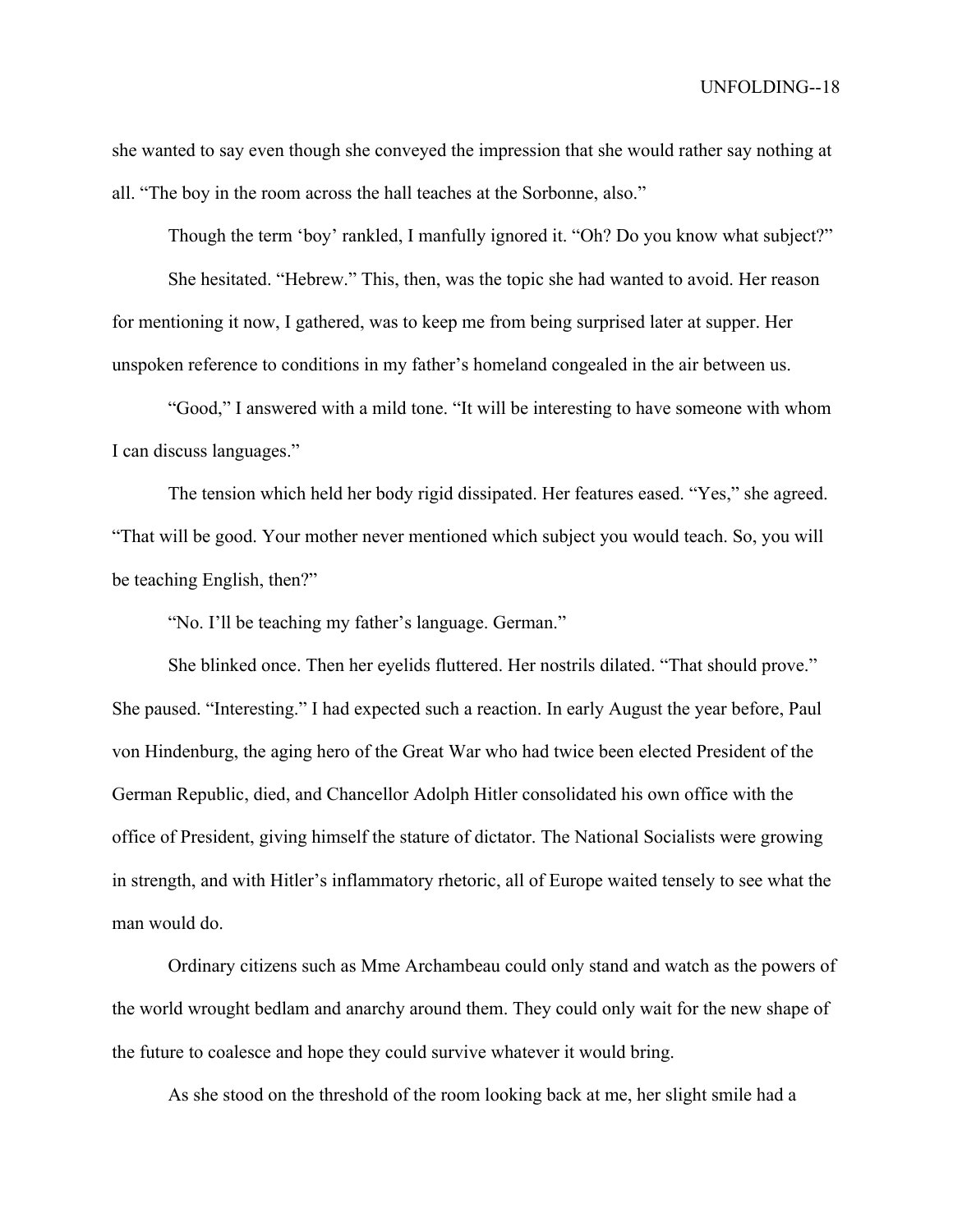subtle shade of bitterness. "Then I leave you to settle in." She stepped out into the hallway, but paused. "And please. No lemurs." She closed the door, and the sharp reports of her heels moved away down the hall.

\*

My week of travel across half the globe had drained me of energy, and the thought of a cool shower and a long sleep answered a need which had saturated my muscles and marinated my bones. I slung my suitcase onto my bed and clicked open the latches, but a tentative knock sounded on my door. Thinking my landlady had remembered something she needed to tell me, I opened it.

A slight young man stood in the hall. He wore a green velvet jacket with the tip of a red handkerchief showing in the pocket, and dark blue pants. His shirt was the color of old ivory, and his thin black tie hung askew, well off the perpendicular. He wore shoes that were dual tones of light brown and dark brown, and had a sporty moustache. His shiny hair, dark black, was slicked down, and his smile scintillated. He was the archetypal bopper.

"Hey, cousin. What's buzzin'?" he said in a perfect American drawl.

I laughed uneasily, taken aback that this apparition might be a fellow countryman. "Hey yourself, pardner."

"I'm afraid," he said, reverting to French, "that's the extent of my English."

Relieved, I tossed off a shrug and said, "I can teach you more."

"I'd like that. I'm Jacob Pierre." He pronounced his first name with the French Zh rather than the J of English or the Y of Hebrew.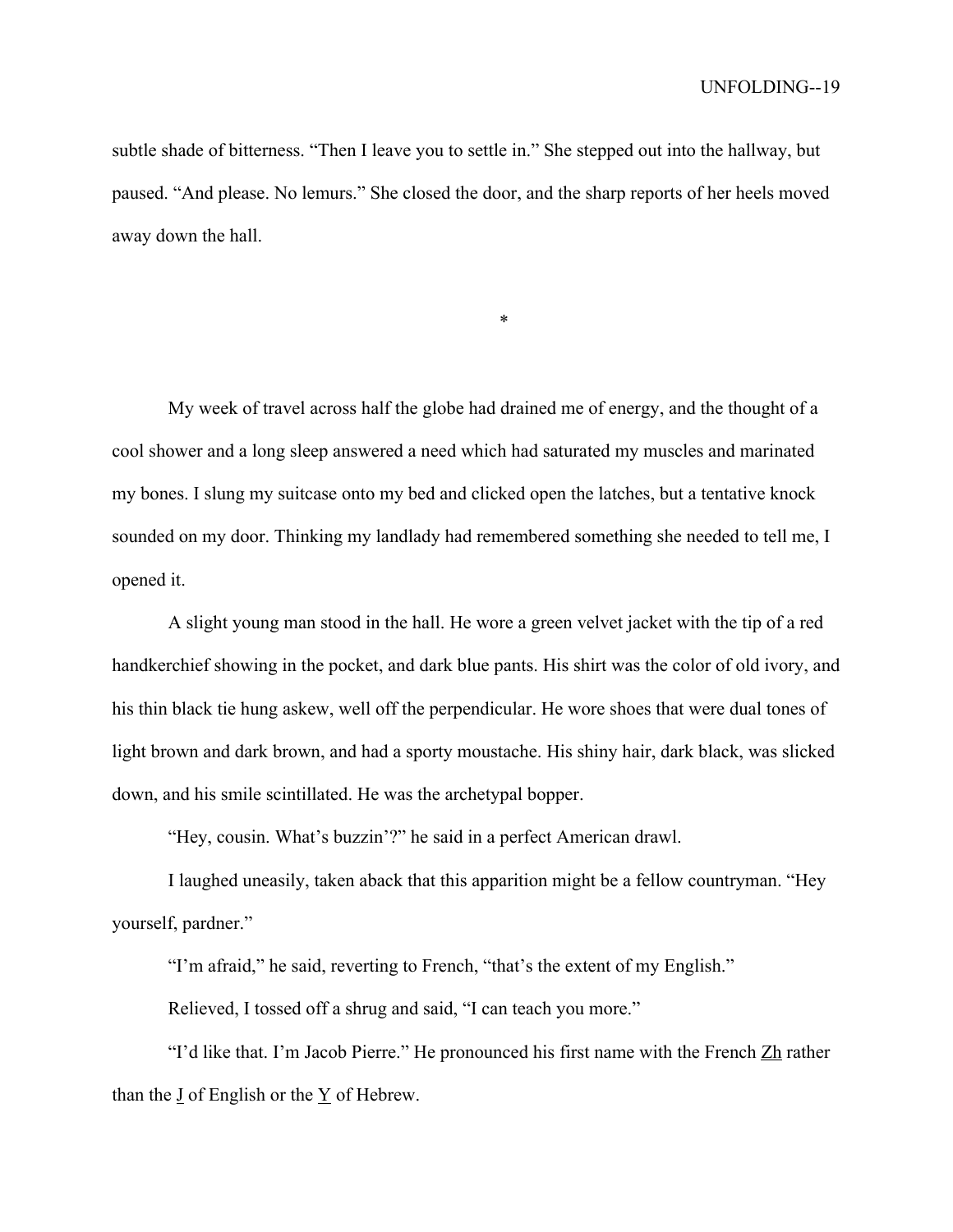We shook hands. "Jack." I made sure to use the American pronunciation. "Qibbet. 'Q' with no 'u'."

"Jack?" His expression showed some little consternation, as if the concentration to get the articulation right pained him.

I nodded. "Perfect. And 'Pierre' is your last name? Like 'Peter'?"

"Actually, it's 'Pierre' like 'Stone.' Peter comes from the Hebrew for 'stone.'"

The reminder in etymology pleased me, and I smiled. "Of course. 'On this rock, I build my church.' One of the few recorded times Jesus made a pun."

"One of the few? I'd say the only."

"You're probably right. We'd need to consult an expert in Middle Eastern society. As far as I know, very few first-century peoples indulged in word play."

"That's probably just because our records are so scanty. May I come in?" He caught himself immediately. "Unless you're going to sleep. You must have had a hard day of travel. I can come back tomorrow."

I made a not-serious frown. "No, no, no. Come in. Come in." At the same time I gave the invitation, though, it rankled having to invite this stranger into my new home which I had only just now entered myself. I was tired. Not just after the trip, but because of the trip. My mother and I had made many jaunts to Paris, but this time was different. This time I was by myself. I stood on the threshold of my own life, a new life. I was staring full in the face of what might turn out to be sheer folly.

I felt wretched because I wanted to talk to someone about the miracle of having the mass of the entire planet between where I was at the moment and where I had been all my life, but at the same time, I wanted to be alone. Dizzy with fatigue, I yearned to sleep, even if I had to lie on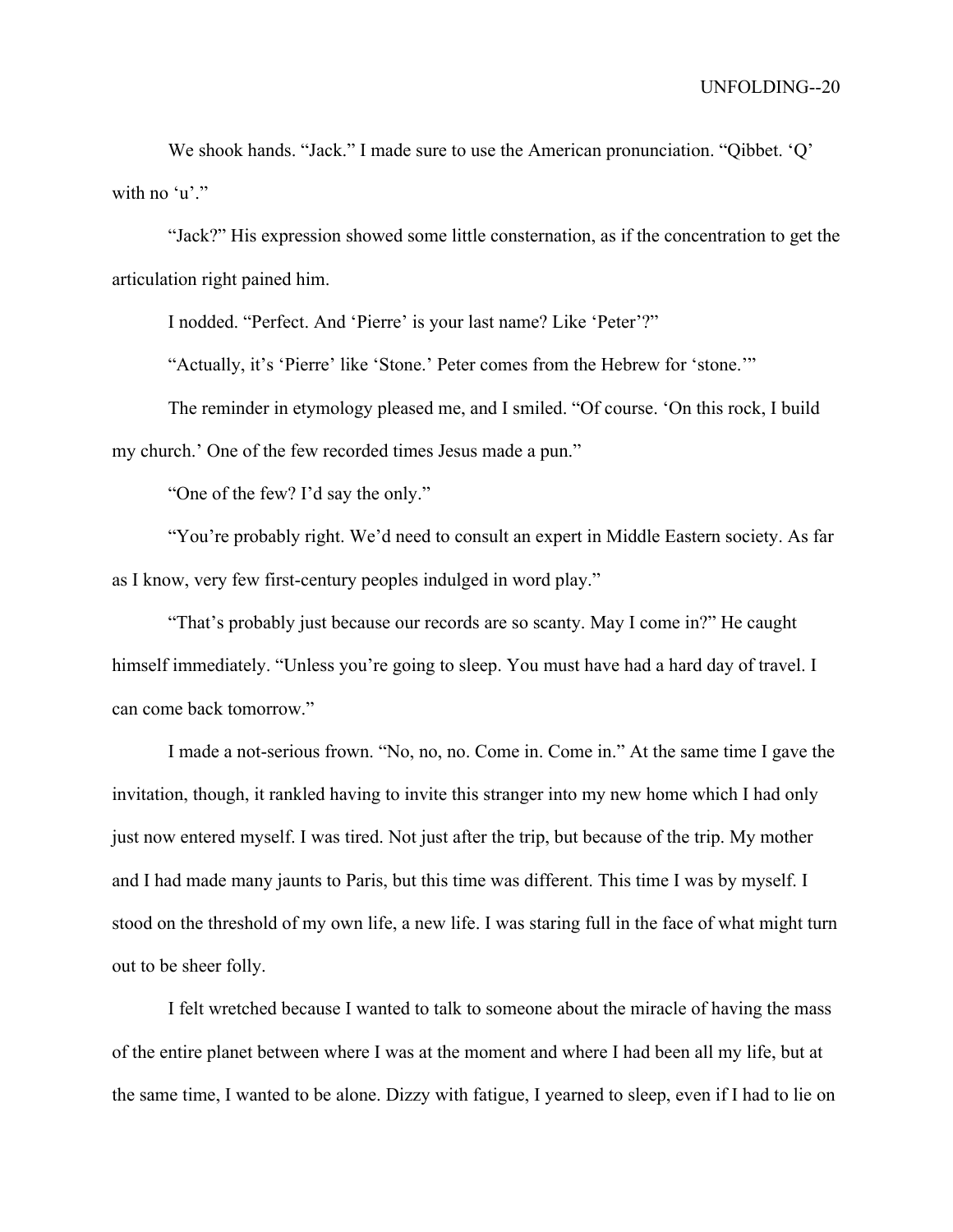a bed of nails to get it.

Taking a deep breath, I fought down my annoyance, stepped aside, and said again, "Come in. Come in," as if insisting Dracula himself cross my threshold. "There are plenty of hours till dawn."

Jacob flashed a sly grin. "That's a great attitude because I want to invite you out on the town."

Now my frown was serious. "At this time of night?"

"That's exactly why this time of night was invented." He grabbed me by the elbow and tried to pull me into the hall.

I snatched at the door sill. "Wait a minute." I tried to think of something to say, anything. "I've got to get a jacket." Any kind of an excuse. "I need my hat." Any reason not to go.

"Bosch. The night is perfect. Warm and dry. You don't need a jacket or a hat or your wallet. I'm paying for everything tonight." His sideway glance, off-kilter and loopy, promised a memorable evening. "You better take advantage of this offer because it might not come again in our lifetime."

Fatigue weighted my limbs like concrete, but resisting the demand of my new housemate was impossible. "Where are we going?" I sighed.

He grinned outright, full-toothed and face-wide. "To baptize you in the fire of the greatest city on Earth so your soul may ascend into Heaven." His sincerity made me expect a trip to the Cathedral of Our Lady, but instead the taxi he stuffed me into wove down blocks of brightly lit avenues and across a bridge spanning a dark turbulence I guessed was the Seine. Finally, we turned onto a dark, narrow side street and stopped in the middle of the block at an establishment fronted with a façade of yellow wood and plate-glass windows.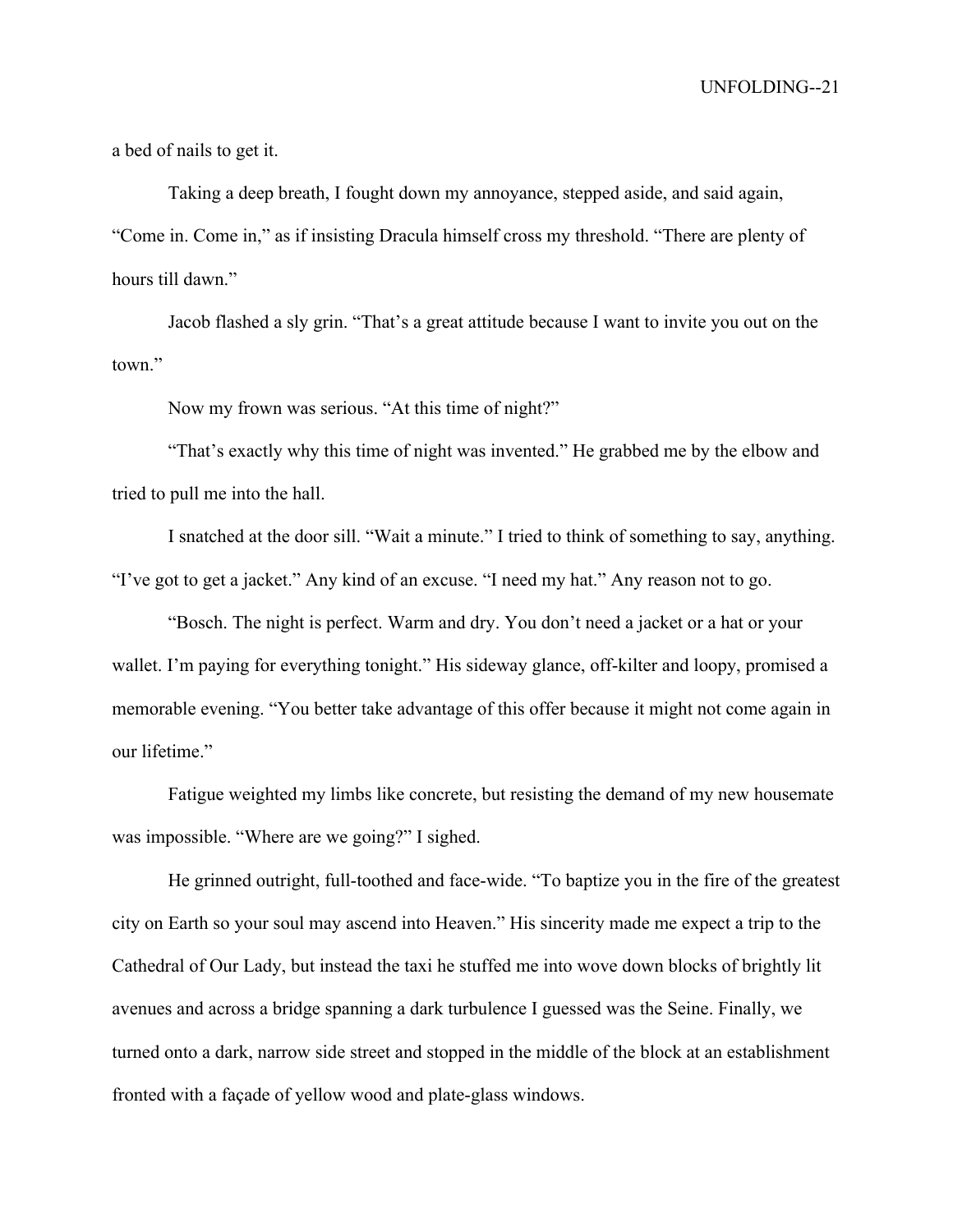"This?" I asked as we debarked. "Here?"

His laughter rose. "This, my friend, is Harry's New York Bar." He stepped behind me and pushed me through the doorway.

Jacob's glee raised his hectic energy even higher. For me to have told him that my mother and I had come here many times before would have bordered on petulance, so I let him have his fun. Inside the long, high building, smoke from dozens of cigarettes, cigars, and pipes swirled and eddied in the crowded space. On our left stretched the bar itself. Behind it, the wall was covered with shelves full of every kind of liquor. Along the front stood stools, each with a weaving body perched on it and many more jammed in between. Beyond the end of the bar, the room continued, filled with booths, every table overflowing with patrons, the noise of all the gabbing a ruckus out of Bedlam.

Jacob maneuvered his way through the crowd to the bar. The bartender, who looked to be not much older than myself, greeted Jacob by name and asked if he wanted his usual. He nodded, then said, "And one for my guest." I started to protest, but Jacob waved me to silence. "This is my treat. You can buy next time."

The barman sat our drinks in front of us. "What's this?" I asked. The shot glass was filled with red and garnished with celery.

With a lilt of pride, Jacob said, "The original Bloody Mary."

"An American drink?" I filled my voice with scoff.

He returned my mocking. "For shame," he said. "Have you no reverence for history? When I say the original Bloody Mary, I mean the prototype. The first. The standard by which all others are made. The Bloody Mary was conceived and birthed here in Harry's Bar."

I sipped. The blend of flavors—tomato, Worcestershire sauce, horseradish—set my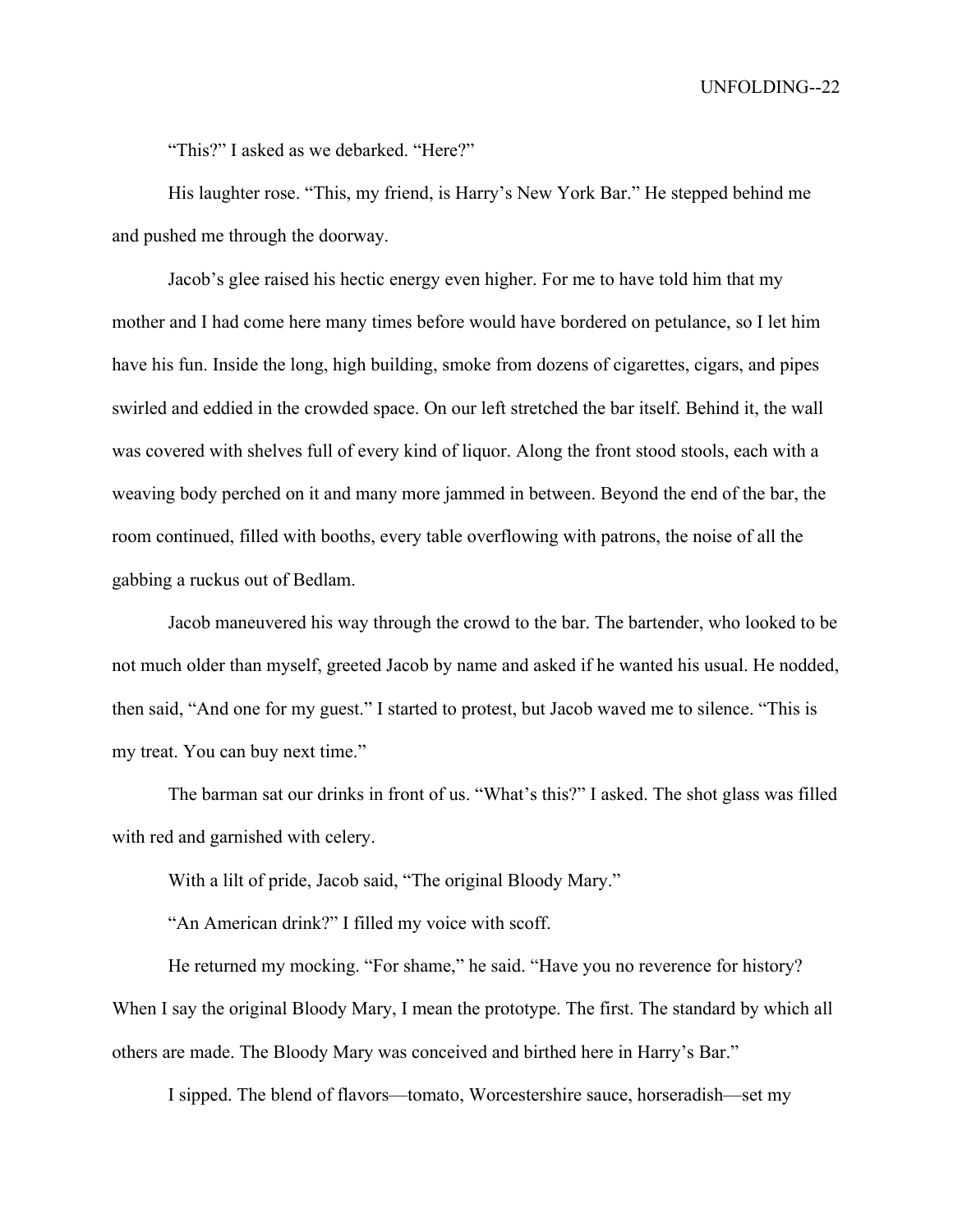mouth aflame. "This is good," I agreed, "but I've always heard that it came from the 21 Club in New York City. From Henry Zbikiewicz specifically."

For a moment, Jacob seemed nonplussed that anyone had facts to dispute his version of the world. "Bosch." He held himself straighter. "It was right here." A downward thrust of his forefinger emphasized the location. "Fernand Petiot. Right here. Right behind this bar. Tomato juice and vodka. Spur of the moment. Later he added salt, lemon, and Tabasco sauce to give it more of a kick."

When it became apparent how much store Jacob set by the tale, I couldn't help needling him. "And you have this on what authority?"

"The best. Pete is my godfather."

"Pete?"

"Fernand. Everyone calls him Pete. He moved to Ohio a few years back. Maybe you met him?"

I shook my head. "It's a big country."

Jacob quirked his mouth into a semi-grin and sipped his drink. "Last month," he said, "I spent an evening here in Harry's bar talking to Sinclair Lewis." When I said nothing, he added, "And the week before that, to Hemingway."

What do you say to a statement like that? Hemingway hadn't been in that bar for five years or more, I knew, but Jacob, as did everyone, needed to present himself in the best possible light. Who was I to nay-say him? "Did you teach them Hebrew?" I asked. It was only prattle, of course, but nothing else came to mind.

"No," Jacob replied as if it had been a serious question. "They didn't come here for what I could teach them."